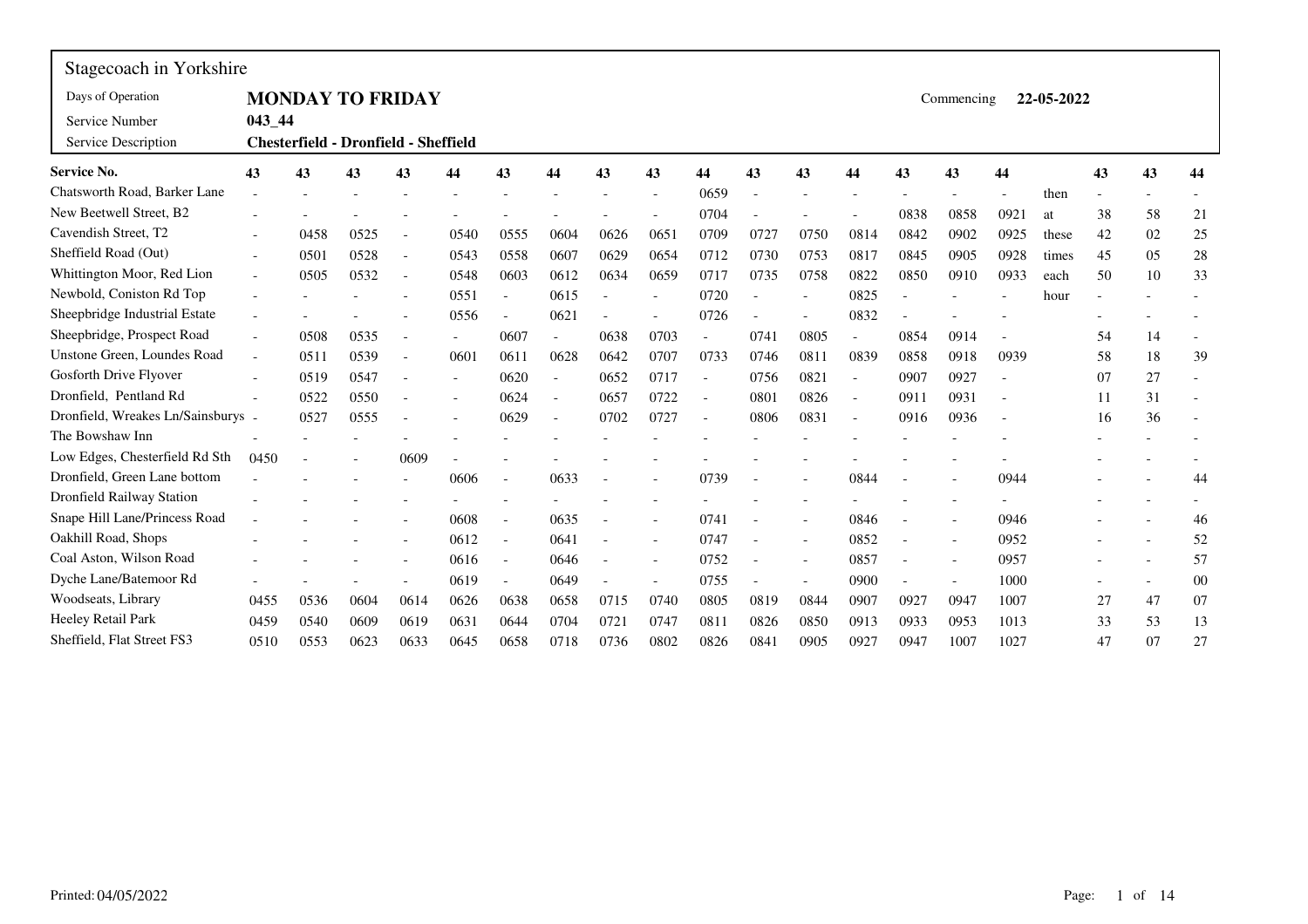| Stagecoach in Yorkshire          |            |                                             |      |                          |      |      |                          |      |                          |                          |      |                          |                          |      |            |                          |            |      |                |      |
|----------------------------------|------------|---------------------------------------------|------|--------------------------|------|------|--------------------------|------|--------------------------|--------------------------|------|--------------------------|--------------------------|------|------------|--------------------------|------------|------|----------------|------|
| Days of Operation                |            | <b>MONDAY TO FRIDAY</b>                     |      |                          |      |      |                          |      |                          |                          |      |                          |                          |      | Commencing |                          | 22-05-2022 |      |                |      |
| Service Number                   | $043 - 44$ |                                             |      |                          |      |      |                          |      |                          |                          |      |                          |                          |      |            |                          |            |      |                |      |
| Service Description              |            | <b>Chesterfield - Dronfield - Sheffield</b> |      |                          |      |      |                          |      |                          |                          |      |                          |                          |      |            |                          |            |      |                |      |
| <b>Service No.</b>               |            | 43                                          | 43   | 44                       | 43   | 43   | 44                       | 43   | 43                       | 44                       | 43   | 43                       | 44                       | 43   | 43         | 44                       | 43         | 43   | 44             | 43   |
| Chatsworth Road, Barker Lane     | Until      |                                             |      |                          |      |      |                          |      |                          |                          |      |                          |                          |      |            |                          |            |      |                |      |
| New Beetwell Street, B2          |            | 1238                                        | 1258 | 1321                     | 1338 | 1358 | 1422                     | 1438 | 1458                     | 1526                     | 1541 | 1605                     | 1630                     | 1650 | 1725       | 1744                     | 1805       |      |                |      |
| Cavendish Street, T2             |            | 1242                                        | 1302 | 1325                     | 1342 | 1402 | 1426                     | 1442 | 1502                     | 1530                     | 1545 | 1609                     | 1634                     | 1654 | 1729       | 1748                     | 1809       | 1853 | $\overline{a}$ | 1953 |
| Sheffield Road (Out)             |            | 1245                                        | 1305 | 1328                     | 1345 | 1405 | 1429                     | 1445 | 1505                     | 1533                     | 1548 | 1612                     | 1637                     | 1657 | 1732       | 1751                     | 1812       | 1856 | $\sim$         | 1956 |
| Whittington Moor, Red Lion       |            | 1250                                        | 1310 | 1333                     | 1350 | 1410 | 1434                     | 1451 | 1511                     | 1540                     | 1555 | 1619                     | 1644                     | 1704 | 1739       | 1757                     | 1817       | 1901 | $\sim$         | 2000 |
| Newbold, Coniston Rd Top         |            |                                             |      |                          |      |      |                          |      |                          |                          |      |                          |                          |      |            |                          |            |      |                |      |
| Sheepbridge Industrial Estate    |            |                                             |      |                          |      |      |                          |      |                          |                          |      |                          |                          |      |            |                          |            |      |                |      |
| Sheepbridge, Prospect Road       |            | 1254                                        | 1314 |                          | 1354 | 1414 |                          | 1455 | 1515                     |                          | 1600 | 1624                     |                          | 1709 | 1743       |                          | 1821       | 1905 |                | 2004 |
| Unstone Green, Loundes Road      |            | 1258                                        | 1318 | 1339                     | 1358 | 1418 | 1440                     | 1459 | 1519                     | 1547                     | 1605 | 1629                     | 1651                     | 1714 | 1747       | 1804                     | 1825       | 1908 | $\sim$         | 2007 |
| Gosforth Drive Flyover           |            | 1307                                        | 1327 |                          | 1407 | 1427 | $\overline{a}$           | 1508 | 1529                     |                          | 1614 | 1638                     | $\overline{\phantom{a}}$ | 1723 | 1756       |                          | 1834       | 1916 | $\sim$         | 2015 |
| Dronfield, Pentland Rd           |            | 1311                                        | 1331 | $\overline{\phantom{0}}$ | 1411 | 1431 | $\blacksquare$           | 1512 | 1533                     | $\overline{\phantom{a}}$ | 1618 | 1642                     | $\blacksquare$           | 1727 | 1800       | $\overline{\phantom{a}}$ | 1837       | 1919 | $\sim$         | 2018 |
| Dronfield, Wreakes Ln/Sainsburys |            | 1316                                        | 1336 |                          | 1416 | 1436 | $\overline{\phantom{a}}$ | 1517 | 1538                     | $\overline{\phantom{a}}$ | 1623 | 1647                     | $\overline{a}$           | 1732 | 1805       |                          | 1842       | 1924 | $\blacksquare$ | 2023 |
| The Bowshaw Inn                  |            |                                             |      |                          |      |      |                          |      |                          |                          |      |                          |                          |      |            |                          |            |      |                |      |
| Low Edges, Chesterfield Rd Sth   |            |                                             |      |                          |      |      |                          |      |                          |                          |      |                          |                          |      |            |                          |            |      |                |      |
| Dronfield, Green Lane bottom     |            |                                             |      | 1344                     |      |      | 1445                     |      |                          | 1553                     |      |                          | 1657                     |      |            | 1809                     |            |      |                |      |
| Dronfield Railway Station        |            |                                             |      |                          |      |      |                          |      |                          |                          |      |                          |                          |      |            |                          |            |      | 1943           |      |
| Snape Hill Lane/Princess Road    |            |                                             |      | 1346                     |      |      | 1447                     |      | $\overline{\phantom{a}}$ | 1555                     |      |                          | 1659                     |      |            | 1811                     |            |      | 1945           |      |
| Oakhill Road, Shops              |            |                                             |      | 1352                     |      |      | 1453                     |      | $\overline{\phantom{a}}$ | 1600                     |      |                          | 1704                     |      |            | 1815                     |            |      | 1949           |      |
| Coal Aston, Wilson Road          |            |                                             |      | 1357                     |      |      | 1458                     |      | $\overline{\phantom{a}}$ | 1605                     |      | $\overline{\phantom{a}}$ | 1709                     |      |            | 1820                     |            |      | 1953           |      |
| Dyche Lane/Batemoor Rd           |            |                                             |      | 1400                     |      |      | 1501                     |      |                          | 1608                     |      |                          | 1712                     |      |            | 1822                     |            |      | 1956           |      |
| Woodseats, Library               |            | 1327                                        | 1347 | 1407                     | 1427 | 1448 | 1508                     | 1529 | 1550                     | 1616                     | 1635 | 1659                     | 1721                     | 1744 | 1816       |                          | 1853       | 1935 | 2003           | 2033 |
| Heeley Retail Park               |            | 1333                                        | 1353 | 1413                     | 1433 | 1454 | 1514                     | 1535 | 1556                     | 1622                     | 1641 | 1705                     | 1727                     | 1750 | 1823       |                          | 1858       | 1940 | 2008           | 2038 |
| Sheffield, Flat Street FS3       |            | 1347                                        | 1407 | 1427                     | 1447 | 1508 | 1528                     | 1550 | 1611                     | 1637                     | 1656 | 1720                     | 1742                     | 1804 | 1836       |                          | 1910       | 1952 | 2020           | 2050 |

 $\blacksquare$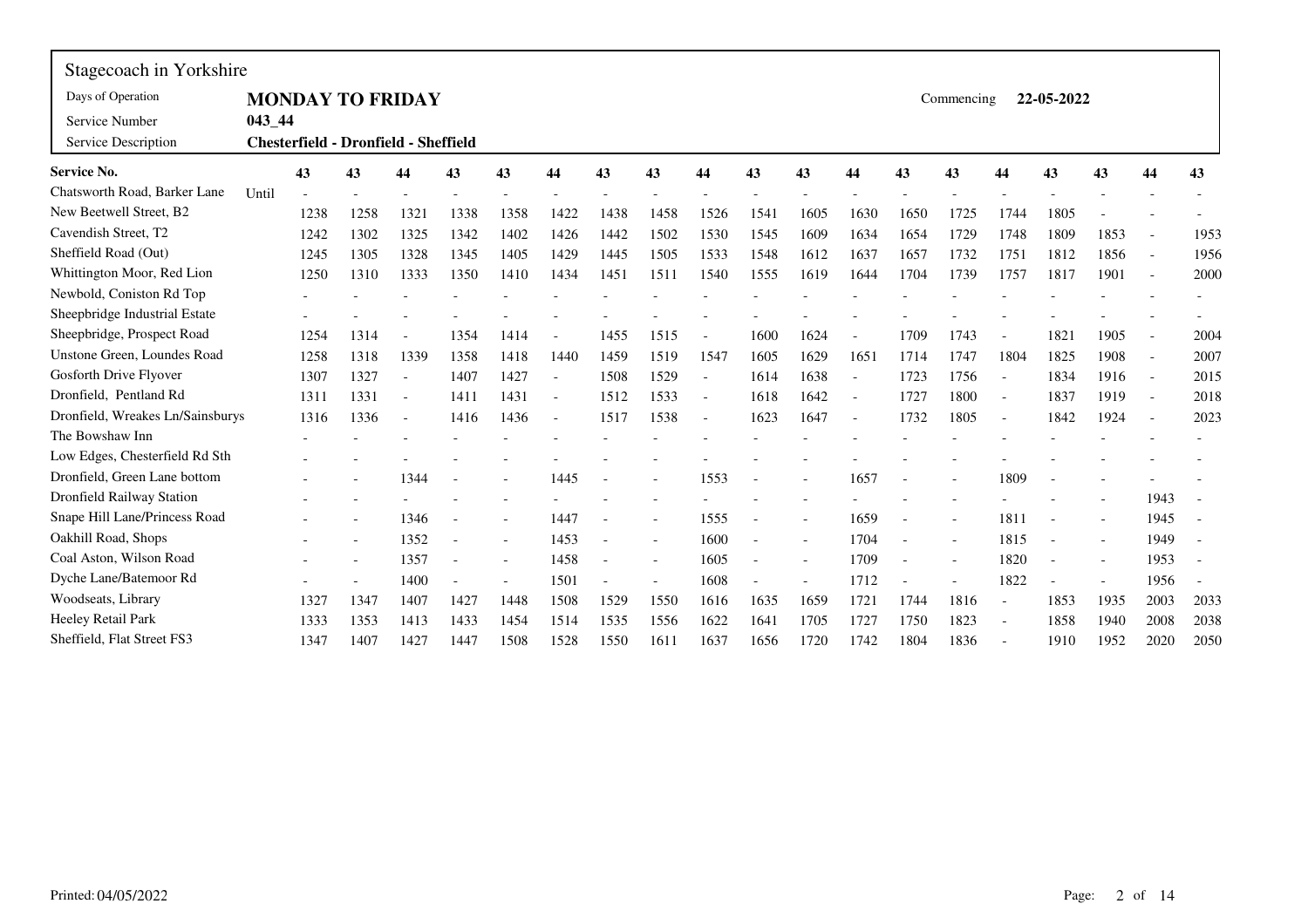| Stagecoach in Yorkshire               |                          |                          |                          |                                      |            |            |
|---------------------------------------|--------------------------|--------------------------|--------------------------|--------------------------------------|------------|------------|
| Days of Operation                     |                          |                          |                          | <b>MONDAY TO FRIDAY</b>              | Commencing | 22-05-2022 |
| Service Number<br>Service Description | $043 - 44$               |                          |                          | Chesterfield - Dronfield - Sheffield |            |            |
| <b>Service No.</b>                    | 43                       | 44                       | 43                       | 43                                   |            |            |
| Chatsworth Road, Barker Lane          |                          |                          |                          |                                      |            |            |
| New Beetwell Street, B2               |                          |                          |                          |                                      |            |            |
| Cavendish Street, T2                  | 2053                     | $\overline{\phantom{a}}$ | 2203                     | 2259                                 |            |            |
| Sheffield Road (Out)                  | 2056                     | $\mathcal{L}$            | 2206                     | 2302                                 |            |            |
| Whittington Moor, Red Lion            | 2100                     | $\blacksquare$           | 2210                     | 2306                                 |            |            |
| Newbold, Coniston Rd Top              |                          |                          |                          |                                      |            |            |
| Sheepbridge Industrial Estate         | $\sim$                   |                          |                          |                                      |            |            |
| Sheepbridge, Prospect Road            | 2104                     | $\overline{\phantom{a}}$ | 2214                     | 2310                                 |            |            |
| Unstone Green, Loundes Road           | 2107                     | $\sim$                   | 2217                     | 2313                                 |            |            |
| Gosforth Drive Flyover                | 2115                     | $\overline{\phantom{a}}$ | 2225                     | 2321                                 |            |            |
| Dronfield, Pentland Rd                | 2118                     | $\blacksquare$           | 2228                     | 2323                                 |            |            |
| Dronfield, Wreakes Ln/Sainsburys 2123 |                          | $\overline{\phantom{a}}$ | 2233                     | 2327                                 |            |            |
| The Bowshaw Inn                       |                          |                          |                          | 2331                                 |            |            |
| Low Edges, Chesterfield Rd Sth        | $\sim$                   |                          |                          |                                      |            |            |
| Dronfield, Green Lane bottom          | $\overline{\phantom{a}}$ |                          |                          |                                      |            |            |
| Dronfield Railway Station             | $\overline{a}$           | 2143                     |                          |                                      |            |            |
| Snape Hill Lane/Princess Road         | $\blacksquare$           | 2145                     |                          |                                      |            |            |
| Oakhill Road, Shops                   | $\overline{\phantom{a}}$ | 2149                     |                          |                                      |            |            |
| Coal Aston, Wilson Road               | $\overline{\phantom{a}}$ | 2153                     | $\overline{\phantom{a}}$ |                                      |            |            |
| Dyche Lane/Batemoor Rd                | $ \,$                    | 2156                     | $\overline{\phantom{a}}$ |                                      |            |            |
| Woodseats, Library                    | 2133                     | 2203                     | 2243                     |                                      |            |            |
| Heeley Retail Park                    | 2138                     | 2208                     | 2248                     |                                      |            |            |
| Sheffield, Flat Street FS3            | 2150                     | 2220                     | 2300                     |                                      |            |            |

4 \*\*Please note\*\*

<sup>v</sup> \*via Dronfield Bypass\*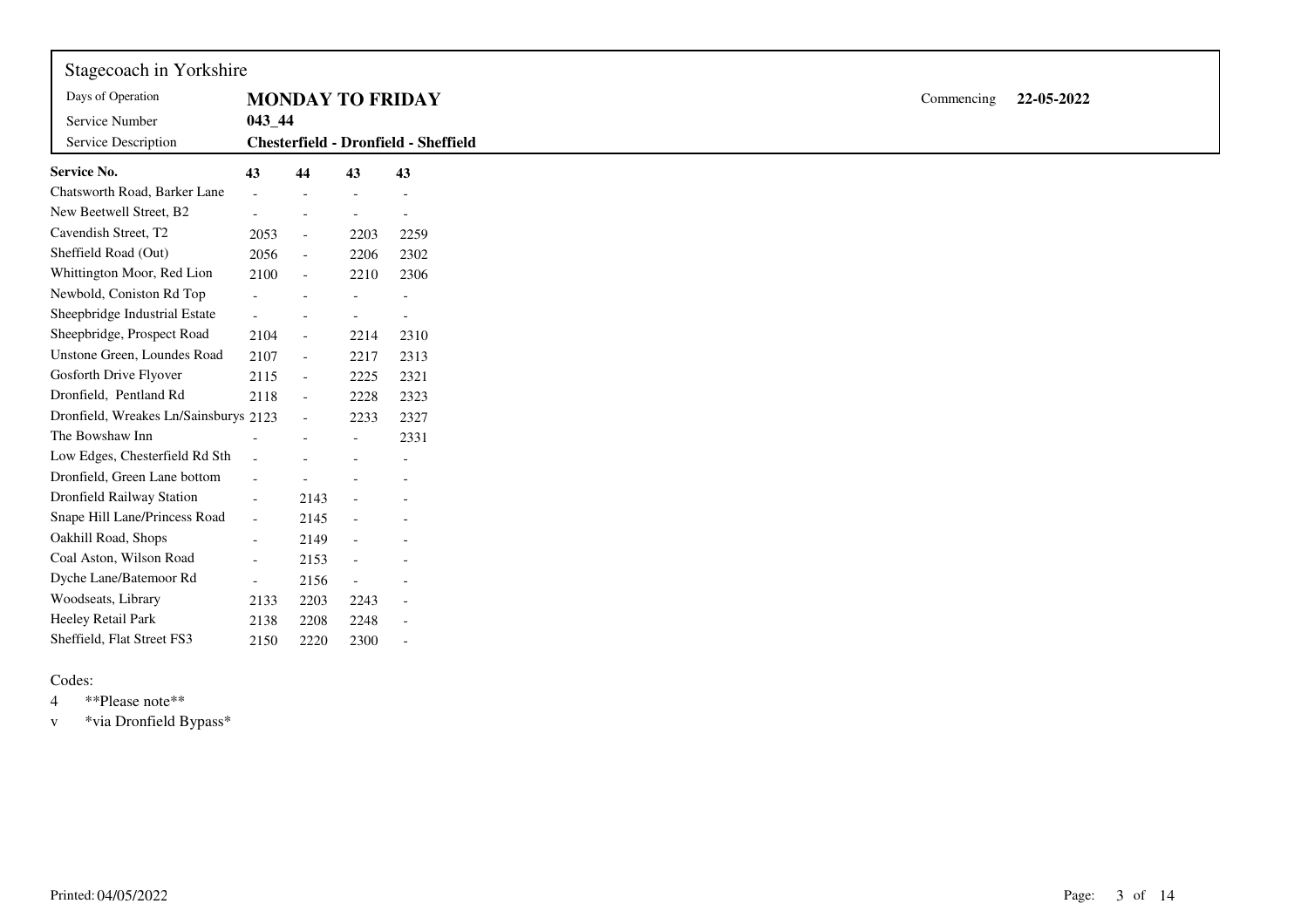| Stagecoach in Yorkshire               |            |      |      |                                             |      |      |                          |      |                          |                          |      |                          |                          |      |            |                |            |      |                          |      |
|---------------------------------------|------------|------|------|---------------------------------------------|------|------|--------------------------|------|--------------------------|--------------------------|------|--------------------------|--------------------------|------|------------|----------------|------------|------|--------------------------|------|
| Days of Operation                     |            |      |      | <b>MONDAY TO FRIDAY</b>                     |      |      |                          |      |                          |                          |      |                          |                          |      | Commencing |                | 22-05-2022 |      |                          |      |
| Service Number<br>Service Description | $043 - 44$ |      |      | <b>Chesterfield - Dronfield - Sheffield</b> |      |      |                          |      |                          |                          |      |                          |                          |      |            |                |            |      |                          |      |
| <b>Service No.</b>                    | 43         | 43   | 43   | 44                                          | 43   | 43   | 44                       | 43   | 43                       | 44                       | 43   | 43                       | 44                       | 43   | 43         | 44             | 43         | 43   | 44                       | 43   |
| Sheffield, Flat Street FS3            | 0513       | 0607 | 0637 | 0652                                        | 0707 | 0728 | 0749                     | 0810 | 0835                     | 0856                     | 0916 | 0936                     | 0956                     | 1016 | 1036       | 1056           | 1116       | 1136 | 1156                     | 1216 |
| Sheffield, Arundel Gate AG12          | 0515       | 0609 | 0639 | 0654                                        | 0709 | 0730 | 0751                     | 0812 | 0837                     | 0858                     | 0918 | 0938                     | 0958                     | 1018 | 1038       | 1058           | 1118       | 1138 | 1158                     | 1218 |
| Heeley Retail Park                    | 0527       | 0621 | 0651 | 0707                                        | 0722 | 0745 | 0806                     | 0827 | 0851                     | 0911                     | 0931 | 0951                     | 1011                     | 1031 | 1051       | 1111           | 1131       | 1151 | 1211                     | 1231 |
| Woodseats, opp. Abbey Lane            | 0532       | 0626 | 0656 | 0714                                        | 0729 | 0752 | 0813                     | 0834 | 0858                     | 0917                     | 0937 | 0957                     | 1017                     | 1037 | 1057       | 1117           | 1137       | 1157 | 1217                     | 1237 |
| Dyche Lane/Batemoor Rd                |            |      |      | 0721                                        |      |      | 0821                     |      | $\overline{\phantom{a}}$ | 0924                     |      |                          | 1024                     |      |            | 1124           |            |      | 1224                     |      |
| Coal Aston, Methodist Church          |            |      |      | 0724                                        |      |      | 0824                     |      |                          | 0927                     |      |                          | 1027                     |      |            | 1127           |            |      | 1227                     |      |
| Oakhill Road, Shops                   |            |      |      | 0728                                        |      |      | 0828                     |      | $\overline{\phantom{a}}$ | 0931                     |      | $\overline{\phantom{a}}$ | 1031                     |      |            | 1131           |            |      | 1231                     |      |
| Snape Hill Lane/Princess Road         |            |      |      | 0732                                        |      |      | 0832                     |      |                          | 0935                     |      |                          | 1035                     |      |            | 1135           |            |      | 1235                     |      |
| Dronfield, Railway Station            |            |      |      |                                             |      |      |                          |      |                          |                          |      |                          |                          |      |            |                |            |      |                          |      |
| Dronfield, Green Lane bottom          |            |      |      | 0735                                        |      |      | 0835                     |      |                          | 0938                     |      |                          | 1038                     |      |            | 1138           |            |      | 1238                     |      |
| Dronfield, Wreakes Ln/Sainsburys 0540 |            | 0635 | 0705 |                                             | 0739 | 0803 | $\overline{\phantom{a}}$ | 0845 | 0908                     | $\overline{\phantom{a}}$ | 0946 | 1006                     | $\overline{\phantom{a}}$ | 1046 | 1106       | $\overline{a}$ | 1146       | 1206 | $\overline{\phantom{a}}$ | 1246 |
| Dronfield Whse., Pentland Road        | 0546       | 0641 | 0711 |                                             | 0745 | 0809 | $\blacksquare$           | 0851 | 0914                     | $\overline{\phantom{a}}$ | 0952 | 1012                     | $\overline{a}$           | 1052 | 1112       |                | 1152       | 1212 |                          | 1252 |
| Gosforth Drive Flyover                | 0549       | 0644 | 0714 |                                             | 0748 | 0812 | $\overline{\phantom{a}}$ | 0854 | 0917                     | $\overline{a}$           | 0955 | 1015                     |                          | 1055 | 1115       |                | 1155       | 1215 |                          | 1255 |
| Unstone Green, Loundes Road           | 0557       | 0653 | 0723 | 0740                                        | 0759 | 0823 | 0840                     | 0903 | 0926                     | 0943                     | 1004 | 1024                     | 1042                     | 1104 | 1124       | 1142           | 1204       | 1224 | 1242                     | 1304 |
| Sheepbridge, Prospect Road            | 0601       | 0657 | 0727 |                                             | 0803 | 0827 | $\overline{\phantom{a}}$ | 0906 | 0929                     | $\overline{\phantom{a}}$ | 1007 | 1027                     |                          | 1107 | 1127       |                | 1207       | 1227 |                          | 1307 |
| Sheepbridge Industrial Estate         |            |      |      |                                             |      |      |                          |      |                          |                          |      |                          |                          |      |            |                |            |      |                          |      |
| Newbold, Coniston Rd Top              |            |      |      |                                             |      |      |                          |      |                          |                          |      |                          |                          |      |            |                |            |      |                          |      |
| Whittington Moor, Duke Street         | 0605       | 0702 | 0732 | 0747                                        | 0810 | 0833 | 0847                     | 0912 | 0935                     | 0949                     | 1012 | 1032                     | 1048                     | 1112 | 1132       | 1148           | 1212       | 1232 | 1248                     | 1312 |
| Sheffield Road (In)                   | 0609       | 0707 | 0737 | 0752                                        | 0815 | 0838 | 0852                     | 0917 | 0940                     | 0953                     | 1016 | 1036                     | 1052                     | 1116 | 1136       | 1152           | 1216       | 1236 | 1252                     | 1316 |
| Chesterfield, Elder Way               | 0614       | 0712 | 0742 | 0757                                        |      |      |                          |      |                          |                          |      |                          |                          |      |            |                |            |      |                          |      |
| <b>New Beetwell Street</b>            |            |      |      |                                             | 0824 | 0847 | 0901                     | 0926 | 0949                     | 1000                     | 1025 | 1045                     | 1101                     | 1125 | 1145       | 1201           | 1225       | 1245 | 1301                     | 1325 |

 $\mathbf{r}$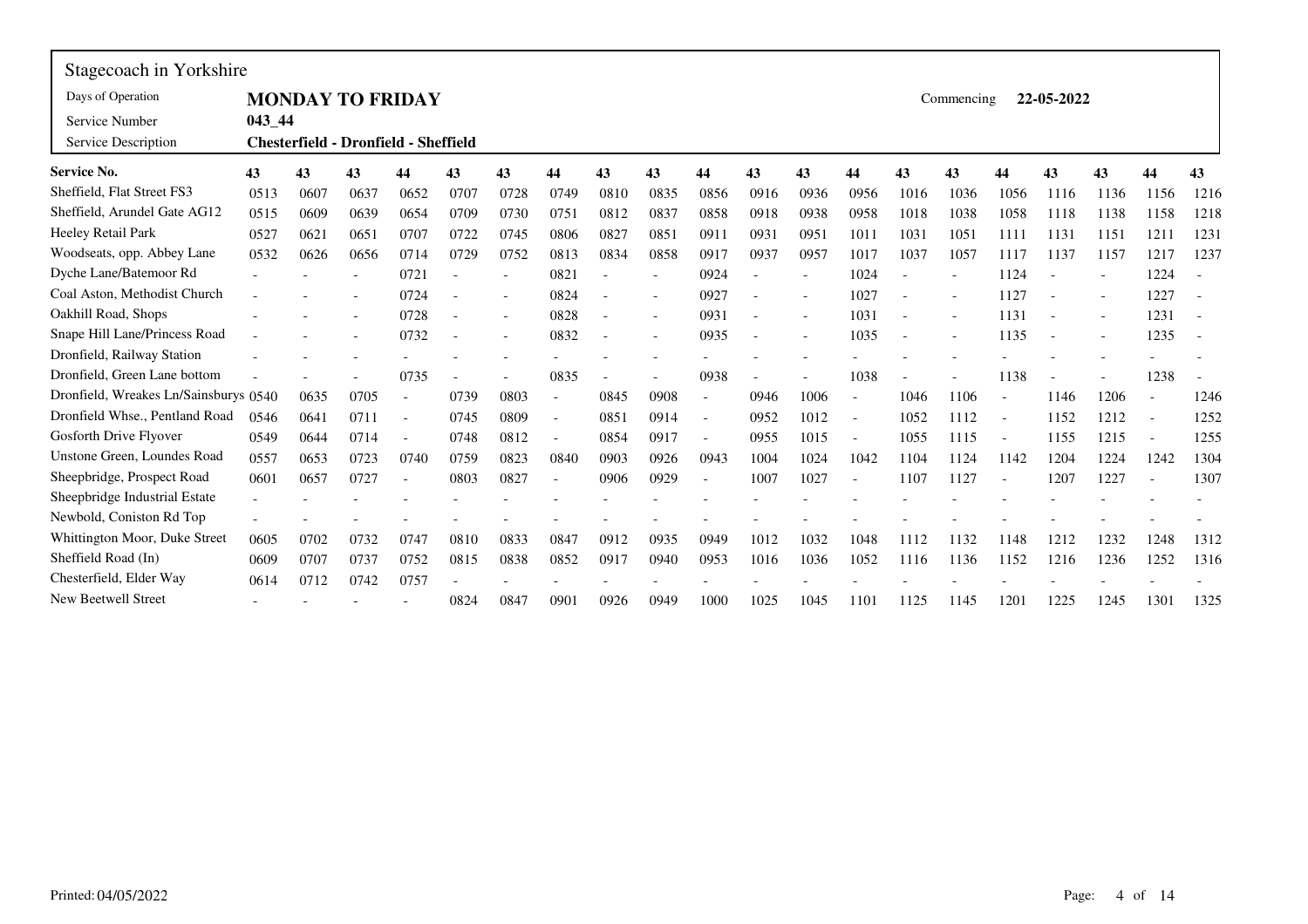| Stagecoach in Yorkshire               |                          |           |                          |                                      |                          |      |                          |                          |      |                          |                          |      |      |                          |            |      |                          |      |      |      |
|---------------------------------------|--------------------------|-----------|--------------------------|--------------------------------------|--------------------------|------|--------------------------|--------------------------|------|--------------------------|--------------------------|------|------|--------------------------|------------|------|--------------------------|------|------|------|
| Days of Operation                     |                          |           |                          | <b>MONDAY TO FRIDAY</b>              |                          |      |                          |                          |      |                          |                          |      |      |                          | Commencing |      | 22-05-2022               |      |      |      |
| Service Number<br>Service Description | 043 44                   |           |                          | Chesterfield - Dronfield - Sheffield |                          |      |                          |                          |      |                          |                          |      |      |                          |            |      |                          |      |      |      |
| <b>Service No.</b>                    | 43                       | 44        | 43                       | 43                                   | 44                       | 43   | 43                       | 44                       | 43   | 43                       | 44                       | 43   | 43   | 44                       | 43         | 43   | 44                       | 43   | 43   | 43   |
| Sheffield, Flat Street FS3            | 1236                     | 1256      | 1316                     | 1336                                 | 1356                     | 1416 | 1438                     | 1501                     | 1522 | 1543                     | 1604                     | 1625 | 1646 | 1707                     | 1728       | 1755 | 1820                     | 1840 | 1920 | 2000 |
| Sheffield, Arundel Gate AG12          | 1238                     | 1258      | 1318                     | 1338                                 | 1358                     | 1418 | 1440                     | 1503                     | 1524 | 1545                     | 1606                     | 1627 | 1648 | 1709                     | 1730       | 1757 | 1822                     | 1842 | 1922 | 2002 |
| Heeley Retail Park                    | 1251                     | 1312      | 1332                     | 1352                                 | 1412                     | 1433 | 1456                     | 1519                     | 1541 | 1603                     | 1624                     | 1646 | 1709 | 1731                     | 1750       | 1816 | 1838                     | 1855 | 1935 | 2015 |
| Woodseats, opp. Abbey Lane            | 1257                     | 1318      | 1338                     | 1358                                 | 1419                     | 1440 | 1504                     | 1527                     | 1549 | 1612                     | 1633                     | 1655 | 1718 | 1740                     | 1758       | 1823 | 1844                     | 1902 | 1941 | 2021 |
| Dyche Lane/Batemoor Rd                | $\overline{\phantom{0}}$ | 1325      |                          |                                      | 1427                     |      | $\overline{\phantom{a}}$ | 1535                     |      |                          | 1642                     |      |      | 1749                     |            |      | 1851                     |      |      |      |
| Coal Aston, Methodist Church          |                          | 1328      |                          |                                      | 1431                     |      |                          | 1539                     |      |                          | 1646                     |      |      | 1753                     |            |      | 1854                     |      |      |      |
| Oakhill Road, Shops                   |                          | 1332      |                          |                                      | 1435                     |      | $\overline{\phantom{a}}$ | 1543                     |      | $\overline{\phantom{0}}$ | 1650                     |      |      | 1757                     |            |      | 1857                     |      |      |      |
| Snape Hill Lane/Princess Road         |                          | 1336      | $\overline{\phantom{a}}$ |                                      | 1439                     |      | $\overline{\phantom{a}}$ | 1547                     |      |                          | 1654                     |      |      | 1800                     |            |      | 1900                     |      |      |      |
| Dronfield, Railway Station            |                          |           |                          |                                      |                          |      |                          |                          |      |                          |                          |      |      |                          |            |      |                          |      |      |      |
| Dronfield, Green Lane bottom          |                          | 1339      |                          |                                      | 1442                     |      |                          | 1551                     |      |                          | 1658                     |      |      | 1803                     |            |      | 1903                     |      |      |      |
| Dronfield, Wreakes Ln/Sainsburys 1307 |                          | $\bar{a}$ | 1348                     | 1408                                 |                          | 1450 | 1514                     | $\sim$                   | 1600 | 1623                     |                          | 1706 | 1729 |                          | 1808       | 1832 |                          | 1911 | 1949 | 2029 |
| Dronfield Whse., Pentland Road        | 1313                     | $\bar{a}$ | 1354                     | 1414                                 | $\overline{\phantom{a}}$ | 1456 | 1520                     | $\overline{\phantom{a}}$ | 1606 | 1629                     | $\overline{\phantom{a}}$ | 1712 | 1735 | $\overline{\phantom{a}}$ | 1814       | 1838 | $\overline{\phantom{a}}$ | 1916 | 1954 | 2034 |
| Gosforth Drive Flyover                | 1316                     |           | 1357                     | 1417                                 |                          | 1459 | 1523                     |                          | 1609 | 1632                     |                          | 1715 | 1738 | $\overline{a}$           | 1817       | 1841 | $\blacksquare$           | 1919 | 1957 | 2037 |
| Unstone Green, Loundes Road           | 1325                     | 1343      | 1406                     | 1426                                 | 1447                     | 1509 | 1533                     | 1557                     | 1619 | 1642                     | 1704                     | 1724 | 1747 | 1808                     | 1825       | 1849 | 1910                     | 1927 | 2005 | 2045 |
| Sheepbridge, Prospect Road            | 1328                     |           | 1409                     | 1429                                 |                          | 1512 | 1536                     |                          | 1622 | 1645                     |                          | 1728 | 1750 |                          | 1828       | 1852 |                          | 1930 | 2008 | 2048 |
| Sheepbridge Industrial Estate         |                          |           |                          |                                      | 1501                     |      |                          | 1605                     |      |                          | 1710                     |      |      | 1814                     |            |      |                          |      |      |      |
| Newbold, Coniston Rd Top              |                          |           |                          |                                      | 1508                     |      | $\overline{\phantom{a}}$ | 1612                     |      |                          | 1717                     |      |      | 1821                     |            |      |                          |      |      |      |
| Whittington Moor, Duke Street         | 1333                     | 1349      | 1414                     | 1434                                 | 1513                     | 1517 | 1541                     | 1617                     | 1628 | 1651                     | 1722                     | 1734 | 1755 | 1826                     | 1833       | 1857 | 1916                     | 1934 | 2012 | 2052 |
| Sheffield Road (In)                   | 1337                     | 1353      | 1418                     | 1438                                 | 1517                     | 1521 | 1546                     | 1622                     | 1633 | 1656                     | 1727                     | 1739 | 1800 | 1831                     | 1838       | 1901 | 1920                     | 1938 | 2016 | 2056 |
| Chesterfield, Elder Way               |                          |           |                          |                                      |                          |      |                          |                          |      |                          |                          |      | 1805 | 1836                     | 1843       | 1905 | 1924                     | 1942 | 2020 | 2100 |
| <b>New Beetwell Street</b>            | 1346                     | 1402      | 1427                     | 1447                                 | 1526                     | 1530 | 1555                     | 1631                     | 1642 | 1705                     | 1736                     | 1748 |      |                          |            |      |                          |      |      |      |

 $\mathbf{r}$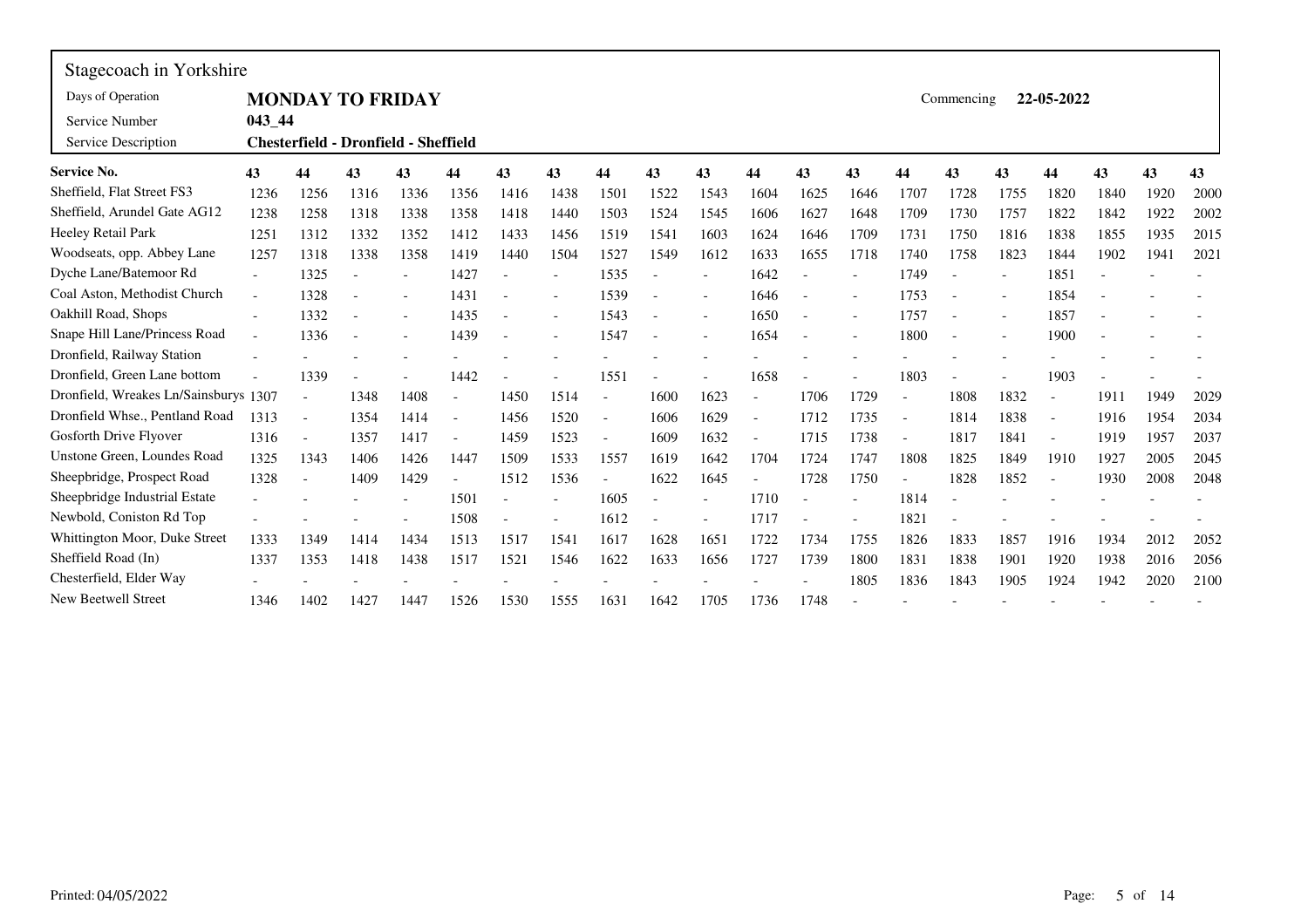| Stagecoach in Yorkshire            |                          |                                      |                          |                          |                          |
|------------------------------------|--------------------------|--------------------------------------|--------------------------|--------------------------|--------------------------|
| Days of Operation                  |                          | <b>MONDAY TO FRIDAY</b>              |                          |                          |                          |
| Service Number                     | $043 - 44$               |                                      |                          |                          |                          |
| Service Description                |                          | Chesterfield - Dronfield - Sheffield |                          |                          |                          |
| <b>Service No.</b>                 | 44                       | 43                                   | 43                       | 44                       | 43                       |
| Sheffield, Flat Street FS3         | 2025                     | 2055                                 | 2155                     | 2225                     | 2305                     |
| Sheffield, Arundel Gate AG12       | 2027                     | 2057                                 | 2157                     | 2227                     | 2307                     |
| Heeley Retail Park                 | 2040                     | 2110                                 | 2210                     | 2240                     | 2318                     |
| Woodseats, opp. Abbey Lane         | 2046                     | 2116                                 | 2216                     | 2246                     | 2323                     |
| Dyche Lane/Batemoor Rd             | 2050                     | $\overline{\phantom{a}}$             | $\overline{\phantom{a}}$ | 2250                     | $\overline{\phantom{a}}$ |
| Coal Aston, Methodist Church       | 2053                     | $\sim$                               | $\overline{\phantom{a}}$ | 2253                     | $\overline{\phantom{a}}$ |
| Oakhill Road, Shops                | 2056                     | $\blacksquare$                       | $\overline{\phantom{a}}$ | 2256                     | $\overline{\phantom{a}}$ |
| Snape Hill Lane/Princess Road      | 2100                     | $\sim$                               |                          | 2300                     | $\overline{\phantom{a}}$ |
| Dronfield, Railway Station         | 2102                     | $\overline{\phantom{a}}$             |                          | 2302                     | $\overline{\phantom{a}}$ |
| Dronfield, Green Lane bottom       |                          |                                      |                          |                          |                          |
| Dronfield, Wreakes Ln/Sainsburys - |                          | 2124                                 | 2224                     | $\overline{\phantom{a}}$ | 2331                     |
| Dronfield Whse., Pentland Road     | $\sim$                   | 2129                                 | 2229                     | $\sim$                   | 2336                     |
| Gosforth Drive Flyover             | $\blacksquare$           | 2132                                 | 2232                     | $\overline{\phantom{a}}$ | 2339                     |
| Unstone Green, Loundes Road        | $\sim$                   | 2140                                 | 2240                     | $\overline{\phantom{a}}$ | 2347                     |
| Sheepbridge, Prospect Road         | $\overline{\phantom{a}}$ | 2143                                 | 2243                     | $\overline{\phantom{a}}$ | 2350                     |
| Sheepbridge Industrial Estate      | $\blacksquare$           |                                      |                          |                          | $\overline{\phantom{a}}$ |
| Newbold, Coniston Rd Top           |                          |                                      |                          |                          |                          |
| Whittington Moor, Duke Street      | $\overline{\phantom{a}}$ | 2147                                 | 2247                     | $\overline{\phantom{a}}$ | 2354                     |
| Sheffield Road (In)                | $\blacksquare$           | 2151                                 | 2251                     | $\overline{\phantom{a}}$ | 2357                     |
| Chesterfield, Elder Way            | $\blacksquare$           | 2155                                 | 2255                     | $\overline{\phantom{a}}$ | 0001                     |
| New Beetwell Street                | $\overline{\phantom{a}}$ | $\overline{\phantom{a}}$             | $\overline{\phantom{a}}$ |                          |                          |

<sup>v</sup> \*via Dronfield Bypass\*

4 \*\*Please note\*\*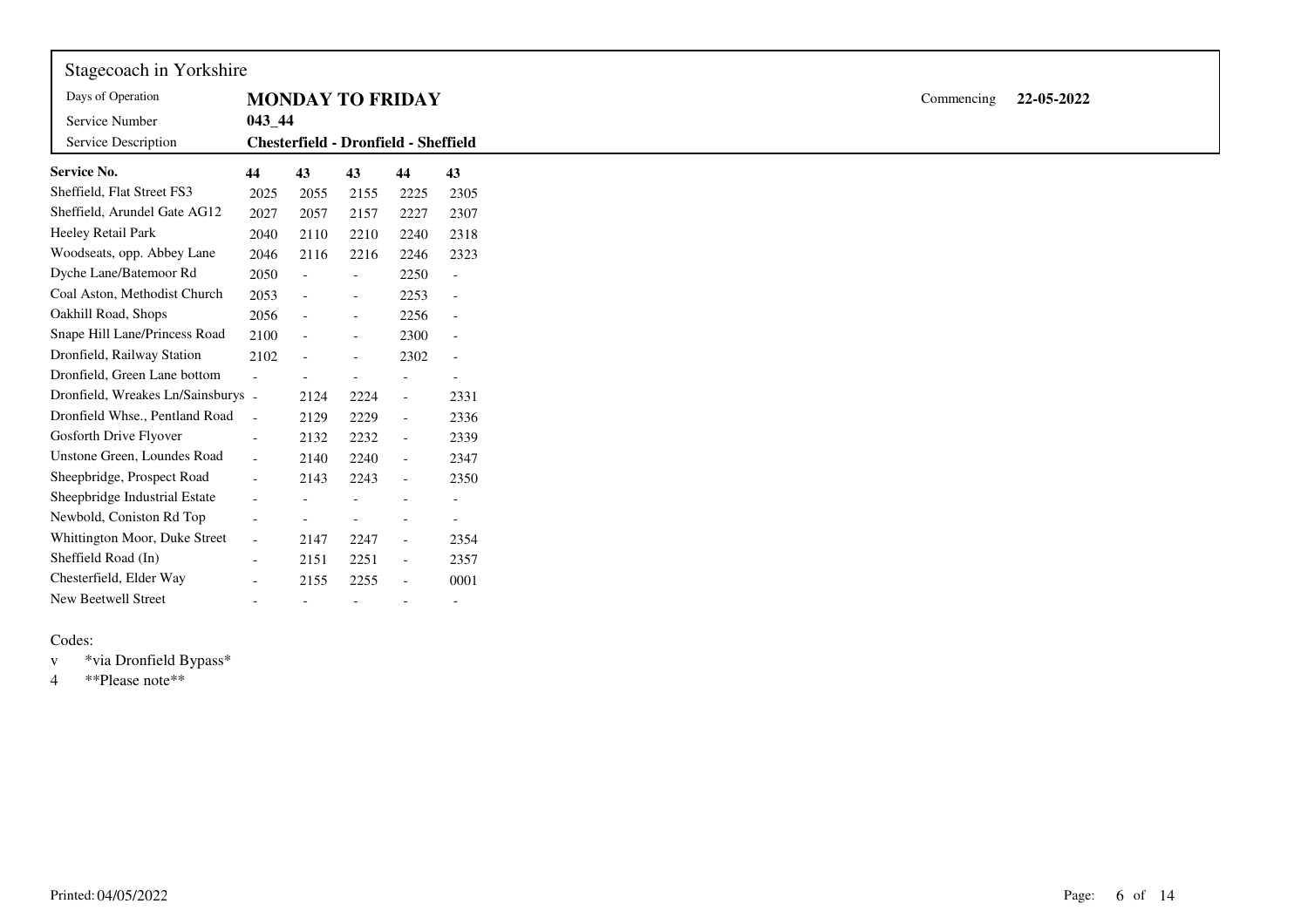| Stagecoach in Yorkshire               |                          |                                             |                          |      |                          |                          |                          |      |                          |       |    |    |    |       |            |      |                          |      |                          |      |
|---------------------------------------|--------------------------|---------------------------------------------|--------------------------|------|--------------------------|--------------------------|--------------------------|------|--------------------------|-------|----|----|----|-------|------------|------|--------------------------|------|--------------------------|------|
| Days of Operation                     |                          | <b>SATURDAYS</b>                            |                          |      |                          |                          |                          |      |                          |       |    |    |    |       | Commencing |      | 22-05-2022               |      |                          |      |
| Service Number                        | $043 - 44$               |                                             |                          |      |                          |                          |                          |      |                          |       |    |    |    |       |            |      |                          |      |                          |      |
| Service Description                   |                          | <b>Chesterfield - Dronfield - Sheffield</b> |                          |      |                          |                          |                          |      |                          |       |    |    |    |       |            |      |                          |      |                          |      |
| <b>Service No.</b>                    | 43                       | 44                                          | 43                       | 44   | 43                       | 44                       | 43                       | 43   | 44                       |       | 43 | 43 | 44 |       | 43         | 43   | 44                       | 43   | 43                       | 44   |
| New Beetwell Street, B2               |                          |                                             |                          |      |                          |                          | 0838                     | 0858 | 0923                     | then  | 38 | 58 | 23 | Until | 1338       | 1358 | 1423                     | 1438 | 1508                     | 1535 |
| Cavendish Street, T2                  | 0549                     | $\overline{a}$                              | 0649                     |      | 0745                     | 0816                     | 0842                     | 0902 | 0927                     | at    | 42 | 02 | 27 |       | 1342       | 1402 | 1427                     | 1442 | 1512                     | 1539 |
| Sheffield Road (Out)                  | 0552                     | $\overline{\phantom{a}}$                    | 0652                     |      | 0748                     | 0819                     | 0845                     | 0905 | 0930                     | these | 45 | 05 | 30 |       | 1345       | 1405 | 1430                     | 1445 | 1515                     | 1542 |
| Whittington Moor, Red Lion            | 0556                     | 0629                                        | 0656                     | 0729 | 0752                     | 0823                     | 0850                     | 0910 | 0935                     | times | 50 | 10 | 35 |       | 1350       | 1410 | 1435                     | 1450 | 1520                     | 1547 |
| Sheepbridge, Prospect Road            | 0559                     |                                             | 0659                     |      | 0755                     | $\overline{\phantom{a}}$ | 0854                     | 0914 |                          | each  | 54 | 14 |    |       | 1354       | 1414 |                          | 1454 | 1524                     |      |
| Unstone Green, Loundes Road           | 0603                     | 0634                                        | 0703                     | 0734 | 0759                     | 0829                     | 0858                     | 0918 | 0941                     | hour  | 58 | 18 | 41 |       | 1358       | 1418 | 1441                     | 1458 | 1528                     | 1553 |
| Gosforth Drive Flyover                | 0611                     | $\overline{\phantom{a}}$                    | 0711                     |      | 0808                     |                          | 0907                     | 0927 |                          |       | 07 | 27 |    |       | 1407       | 1427 |                          | 1507 | 1537                     |      |
| Dronfield, Pentland Rd                | 0614                     | $\overline{\phantom{a}}$                    | 0714                     |      | 0812                     | $\overline{\phantom{a}}$ | 0911                     | 0931 | $\overline{\phantom{a}}$ |       | 11 | 31 |    |       | 1411       | 1431 | $\overline{\phantom{a}}$ | 1511 | 1541                     |      |
| Dronfield, Wreakes Ln/Sainsburys 0619 |                          | $\overline{\phantom{a}}$                    | 0719                     |      | 0817                     | $\overline{\phantom{a}}$ | 0916                     | 0936 |                          |       | 16 | 36 |    |       | 1416       | 1436 | $\overline{\phantom{a}}$ | 1516 | 1546                     |      |
| The Bowshaw Inn                       |                          |                                             |                          |      |                          |                          |                          |      |                          |       |    |    |    |       |            |      |                          |      |                          |      |
| Dronfield, Green Lane bottom          |                          | 0638                                        | $\overline{\phantom{a}}$ | 0738 |                          | 0834                     |                          |      | 0946                     |       |    |    | 46 |       |            |      | 1446                     |      |                          | 1558 |
| Dronfield Railway Station             |                          |                                             |                          |      |                          |                          |                          |      |                          |       |    |    |    |       |            |      |                          |      | $\overline{\phantom{0}}$ |      |
| Snape Hill Lane/Princess Road         | $\overline{\phantom{a}}$ | 0640                                        | $\overline{\phantom{a}}$ | 0740 | $\overline{\phantom{a}}$ | 0836                     |                          |      | 0948                     |       |    |    | 48 |       |            |      | 1448                     |      | $\overline{\phantom{a}}$ | 1600 |
| Oakhill Road, Shops                   | $\overline{\phantom{a}}$ | 0644                                        | $\overline{\phantom{a}}$ | 0744 | $\overline{\phantom{a}}$ | 0842                     |                          |      | 0954                     |       |    |    | 54 |       |            |      | 1454                     |      | $\blacksquare$           | 1606 |
| Coal Aston, Wilson Road               | $\overline{\phantom{a}}$ | 0648                                        | $\overline{\phantom{a}}$ | 0748 | $\overline{\phantom{a}}$ | 0847                     |                          |      | 0959                     |       |    |    | 59 |       |            |      | 1459                     |      | $\overline{\phantom{a}}$ | 1611 |
| Dyche Lane/Batemoor Rd                | $\overline{\phantom{a}}$ | 0651                                        | $\overline{\phantom{a}}$ | 0751 | $\overline{\phantom{a}}$ | 0850                     | $\overline{\phantom{a}}$ |      | 1002                     |       |    |    | 02 |       |            |      | 1502                     |      | $\blacksquare$           | 1614 |
| Woodseats, Library                    | 0628                     | 0658                                        | 0728                     | 0758 | 0827                     | 0857                     | 0927                     | 0947 | 1009                     |       | 27 | 47 | 09 |       | 1427       | 1447 | 1509                     | 1527 | 1557                     | 1621 |
| <b>Heeley Retail Park</b>             | 0633                     | 0703                                        | 0733                     | 0803 | 0833                     | 0903                     | 0933                     | 0953 | 1015                     |       | 33 | 53 | 15 |       | 1433       | 1453 | 1515                     | 1533 | 1603                     | 1627 |
| Sheffield, Flat Street FS3            | 0647                     | 0717                                        | 0747                     | 0817 | 0847                     | 0917                     | 0947                     | 1007 | 1029                     |       | 47 | 07 | 29 |       | 1447       | 1507 | 1529                     | 1547 | 1617                     | 1641 |

 $\mathbf{r}$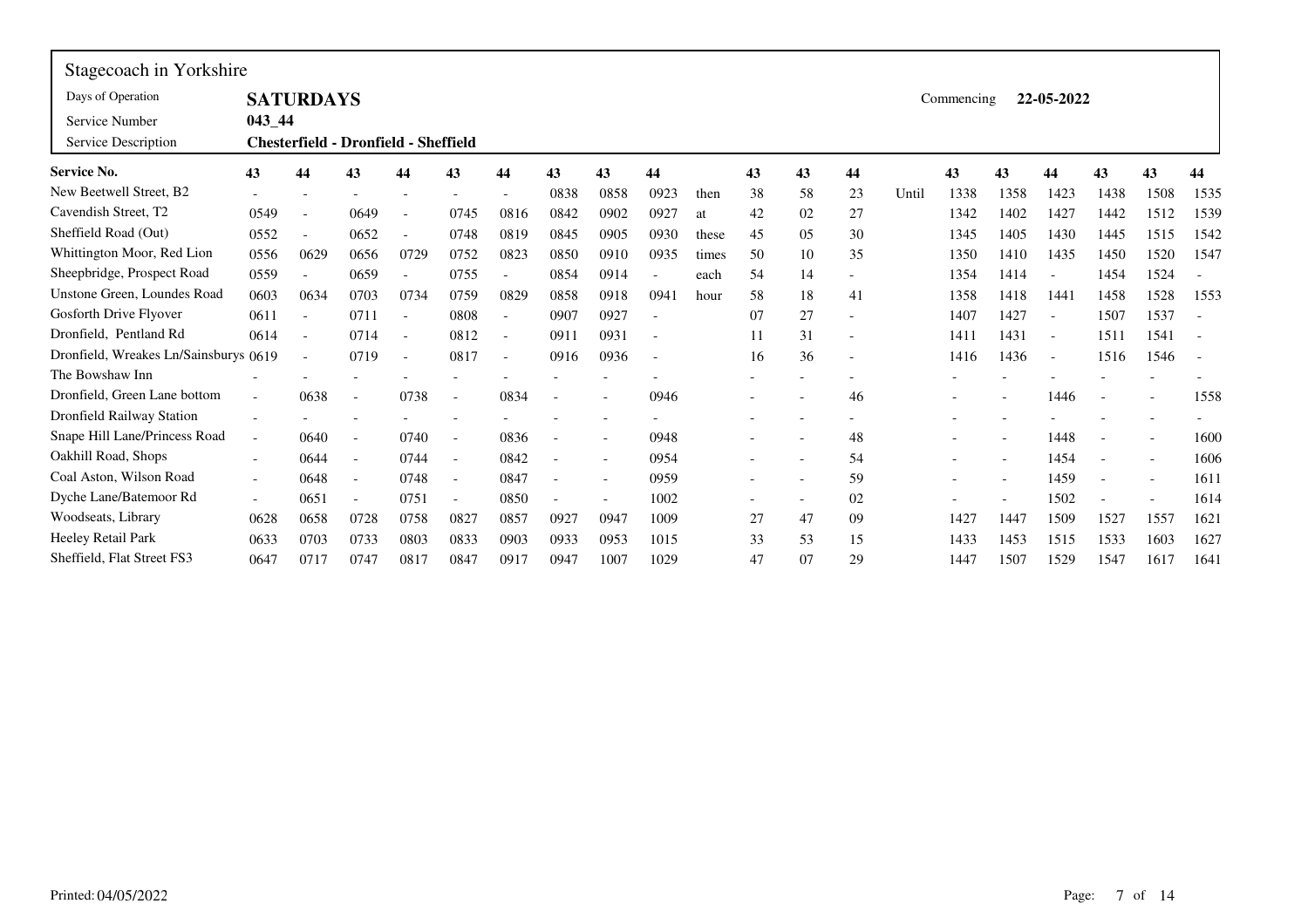| Stagecoach in Yorkshire               |            |                          |                          |                                             |                          |                          |                          |                          |                          |                          |                          |      |                          |            |            |  |
|---------------------------------------|------------|--------------------------|--------------------------|---------------------------------------------|--------------------------|--------------------------|--------------------------|--------------------------|--------------------------|--------------------------|--------------------------|------|--------------------------|------------|------------|--|
| Days of Operation                     |            | <b>SATURDAYS</b>         |                          |                                             |                          |                          |                          |                          |                          |                          |                          |      |                          | Commencing | 22-05-2022 |  |
| Service Number                        | $043 - 44$ |                          |                          |                                             |                          |                          |                          |                          |                          |                          |                          |      |                          |            |            |  |
| Service Description                   |            |                          |                          | <b>Chesterfield - Dronfield - Sheffield</b> |                          |                          |                          |                          |                          |                          |                          |      |                          |            |            |  |
| <b>Service No.</b>                    | 43         | 43                       | 44                       | 43                                          | 44                       | 43                       | 43                       | 44                       | 43                       | 43                       | 44                       | 43   | 43                       |            |            |  |
| New Beetwell Street, B2               | 1553       | 1628                     | 1648                     | 1708                                        | 1728                     | 1750                     |                          |                          |                          |                          |                          |      |                          |            |            |  |
| Cavendish Street, T2                  | 1557       | 1632                     | 1652                     | 1712                                        | 1732                     | 1754                     | 1853                     | $\overline{\phantom{a}}$ | 1953                     | 2053                     | $\overline{\phantom{a}}$ | 2203 | 2259                     |            |            |  |
| Sheffield Road (Out)                  | 1600       | 1635                     | 1655                     | 1715                                        | 1735                     | 1757                     | 1856                     | $\overline{\phantom{a}}$ | 1956                     | 2056                     | $\overline{\phantom{a}}$ | 2206 | 2302                     |            |            |  |
| Whittington Moor, Red Lion            | 1605       | 1640                     | 1700                     | 1720                                        | 1740                     | 1802                     | 1901                     | $\overline{\phantom{a}}$ | 2000                     | 2100                     | $\overline{\phantom{a}}$ | 2210 | 2306                     |            |            |  |
| Sheepbridge, Prospect Road            | 1609       | 1644                     | $\overline{\phantom{a}}$ | 1724                                        | $\overline{\phantom{a}}$ | 1806                     | 1905                     | $\overline{\phantom{a}}$ | 2004                     | 2104                     | $\overline{\phantom{a}}$ | 2214 | 2310                     |            |            |  |
| Unstone Green, Loundes Road           | 1613       | 1648                     | 1706                     | 1728                                        | 1746                     | 1810                     | 1908                     | $\overline{\phantom{a}}$ | 2007                     | 2107                     | $\overline{\phantom{a}}$ | 2217 | 2313                     |            |            |  |
| Gosforth Drive Flyover                | 1622       | 1657                     | $\overline{\phantom{a}}$ | 1737                                        | $\overline{\phantom{a}}$ | 1819                     | 1916                     | $\overline{\phantom{a}}$ | 2015                     | 2115                     | $\overline{\phantom{a}}$ | 2225 | 2321                     |            |            |  |
| Dronfield, Pentland Rd                | 1626       | 1701                     | $\overline{\phantom{a}}$ | 1741                                        | $\overline{\phantom{a}}$ | 1823                     | 1919                     | $\overline{\phantom{a}}$ | 2018                     | 2118                     | $\overline{\phantom{a}}$ | 2228 | 2323                     |            |            |  |
| Dronfield, Wreakes Ln/Sainsburys 1631 |            | 1706                     | $\overline{\phantom{a}}$ | 1746                                        | $\overline{\phantom{a}}$ | 1828                     | 1924                     | $\overline{\phantom{a}}$ | 2023                     | 2123                     | $\overline{\phantom{a}}$ | 2233 | 2327                     |            |            |  |
| The Bowshaw Inn                       |            |                          |                          |                                             |                          |                          |                          |                          |                          |                          |                          |      | 2331                     |            |            |  |
| Dronfield, Green Lane bottom          |            |                          | 1711                     | $\blacksquare$                              | 1751                     |                          |                          |                          |                          |                          |                          |      |                          |            |            |  |
| Dronfield Railway Station             |            |                          |                          |                                             |                          |                          |                          | 1943                     | $\overline{\phantom{a}}$ | $\overline{\phantom{a}}$ | 2143                     |      |                          |            |            |  |
| Snape Hill Lane/Princess Road         | $\sim$     | $\blacksquare$           | 1713                     | $\overline{\phantom{a}}$                    | 1753                     | $\blacksquare$           | $\overline{\phantom{a}}$ | 1945                     |                          | $\overline{\phantom{a}}$ | 2145                     |      |                          |            |            |  |
| Oakhill Road, Shops                   |            | $\overline{\phantom{a}}$ | 1719                     | $\overline{\phantom{a}}$                    | 1758                     | $\blacksquare$           | $\overline{\phantom{a}}$ | 1949                     | $\overline{\phantom{a}}$ | $\overline{\phantom{a}}$ | 2149                     |      |                          |            |            |  |
| Coal Aston, Wilson Road               |            | $\overline{\phantom{a}}$ | 1724                     | $\overline{\phantom{a}}$                    | 1803                     | $\blacksquare$           | $\overline{\phantom{a}}$ | 1953                     |                          | $\overline{\phantom{a}}$ | 2153                     |      |                          |            |            |  |
| Dyche Lane/Batemoor Rd                |            | $\overline{\phantom{a}}$ | 1727                     | $\overline{\phantom{a}}$                    | 1806                     | $\overline{\phantom{a}}$ | $\overline{\phantom{a}}$ | 1956                     | $\overline{\phantom{a}}$ | $\overline{\phantom{a}}$ | 2156                     |      |                          |            |            |  |
| Woodseats, Library                    | 1642       | 1717                     | 1734                     | 1756                                        | $\overline{\phantom{a}}$ | 1838                     | 1934                     | 2003                     | 2033                     | 2133                     | 2203                     | 2243 | $\overline{\phantom{a}}$ |            |            |  |
| <b>Heeley Retail Park</b>             | 1648       | 1723                     | 1740                     | 1802                                        | $\overline{\phantom{a}}$ | 1844                     | 1939                     | 2008                     | 2038                     | 2138                     | 2208                     | 2248 |                          |            |            |  |
| Sheffield, Flat Street FS3            | 1702       | 1737                     | 1754                     | 1816                                        | $\overline{\phantom{a}}$ | 1858                     | 1952                     | 2020                     | 2050                     | 2150                     | 2220                     | 2300 |                          |            |            |  |

 $\blacksquare$ 

<sup>v</sup> \*via Dronfield Bypass\*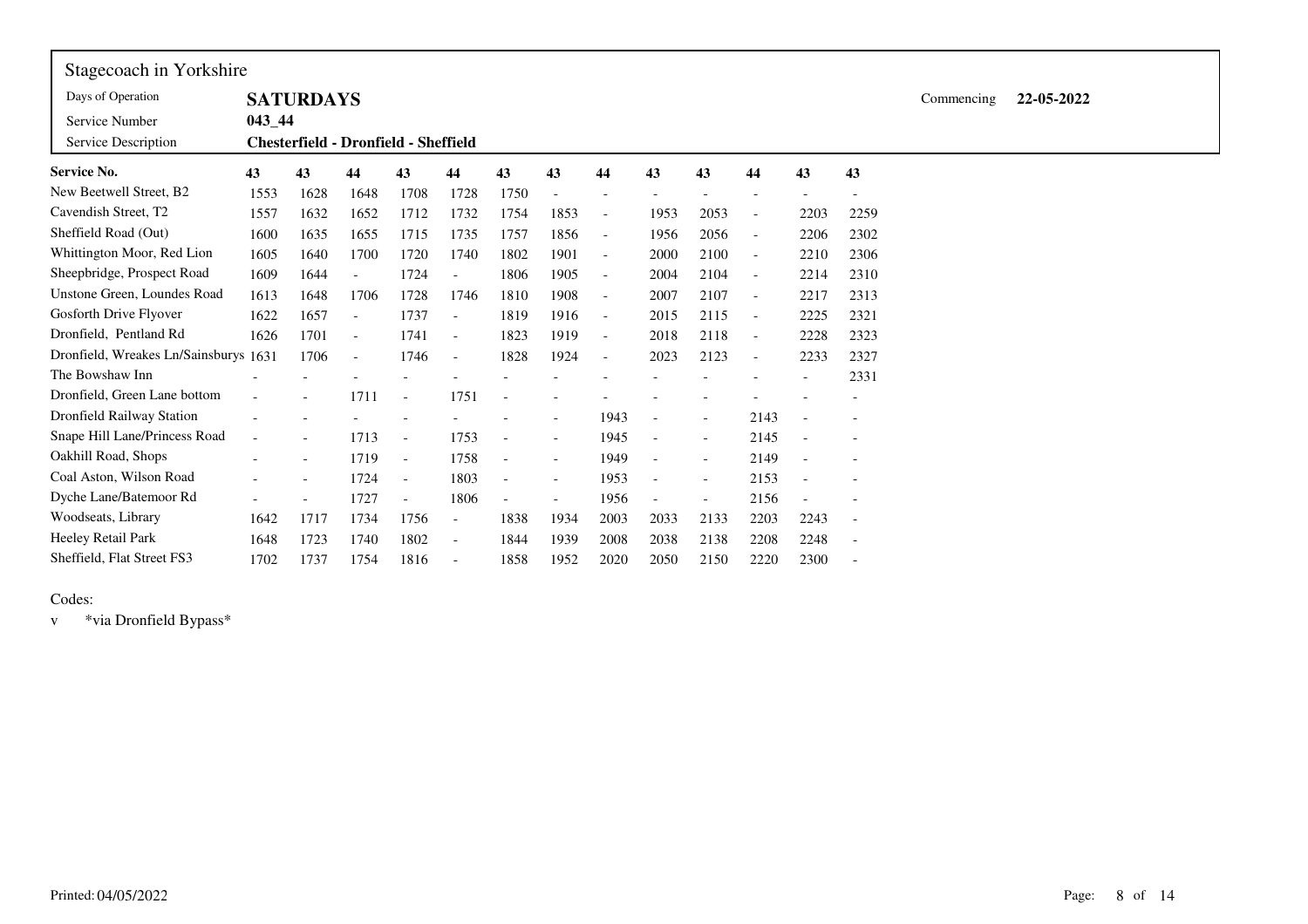| Stagecoach in Yorkshire               |                          |                                             |                          |      |                          |                          |                          |      |      |                          |      |                          |                   |      |            |      |            |      |      |      |
|---------------------------------------|--------------------------|---------------------------------------------|--------------------------|------|--------------------------|--------------------------|--------------------------|------|------|--------------------------|------|--------------------------|-------------------|------|------------|------|------------|------|------|------|
| Days of Operation                     |                          | <b>SATURDAYS</b>                            |                          |      |                          |                          |                          |      |      |                          |      |                          |                   |      | Commencing |      | 22-05-2022 |      |      |      |
| Service Number                        | 043 44                   |                                             |                          |      |                          |                          |                          |      |      |                          |      |                          |                   |      |            |      |            |      |      |      |
| Service Description                   |                          | <b>Chesterfield - Dronfield - Sheffield</b> |                          |      |                          |                          |                          |      |      |                          |      |                          |                   |      |            |      |            |      |      |      |
| <b>Service No.</b>                    | 43                       | 44                                          | 43                       | 43   | 44                       | 43                       | 44                       | 43   | 43   | 44                       | 43   | 43                       | 44                | 43   | 43         | 44   | 43         | 43   | 44   | 43   |
| Sheffield, Flat Street FS3            | 0656                     | 0726                                        | 0756                     | 0826 | 0856                     | 0926                     | 0956                     | 1016 | 1036 | 1056                     | 1116 | 1136                     | 1156              | 1216 | 1236       | 1256 | 1316       | 1336 | 1356 | 1416 |
| Sheffield, Arundel Gate AG12          | 0658                     | 0728                                        | 0758                     | 0828 | 0859                     | 0928                     | 0958                     | 1018 | 1038 | 1058                     | 1118 | 1138                     | 1158              | 1218 | 1238       | 1258 | 1318       | 1338 | 1358 | 1418 |
| Heeley Retail Park                    | 0710                     | 0740                                        | 0810                     | 0840 | 0910                     | 0940                     | 1011                     | 1031 | 1051 | 1111                     | 1131 | 1151                     | 1211              | 1231 | 1251       | 1312 | 1332       | 1352 | 1412 | 1432 |
| Woodseats, opp. Abbey Lane            | 0715                     | 0745                                        | 0815                     | 0845 | 0916                     | 0946                     | 1017                     | 1037 | 1057 | 1117                     | 1137 | 1157                     | 1217              | 1237 | 1257       | 1318 | 1338       | 1358 | 1418 | 1438 |
| Dyche Lane/Batemoor Rd                |                          | 0752                                        |                          |      | 0923                     |                          | 1024                     |      |      | 1124                     |      |                          | 1224              |      |            | 1325 |            |      | 1425 |      |
| Coal Aston, Methodist Church          | $\overline{\phantom{a}}$ | 0755                                        | $\overline{\phantom{a}}$ |      | 0926                     | $\overline{\phantom{a}}$ | 1027                     |      |      | 1127                     |      | $\overline{\phantom{a}}$ | 1227              |      |            | 1328 |            |      | 1428 |      |
| Oakhill Road, Shops                   |                          | 0759                                        |                          |      | 0930                     |                          | 1031                     |      |      | 1131                     |      |                          | 1231              |      |            | 1332 |            |      | 1432 |      |
| Snape Hill Lane/Princess Road         | $\overline{\phantom{a}}$ | 0803                                        | $\overline{\phantom{a}}$ |      | 0934                     | $\overline{\phantom{a}}$ | 1035                     |      |      | 1135                     |      |                          | 1235              |      |            | 1336 |            |      | 1436 |      |
| Dronfield, Railway Station            |                          |                                             |                          |      |                          |                          |                          |      |      |                          |      |                          |                   |      |            |      |            |      |      |      |
| Dronfield, Green Lane bottom          |                          | 0806                                        | $\overline{\phantom{a}}$ |      | 0937                     | $\overline{\phantom{a}}$ | 1038                     |      |      | 1138                     |      |                          | 1238              |      |            | 1339 |            |      | 1439 |      |
| Dronfield, Wreakes Ln/Sainsburys 0724 |                          | $\blacksquare$                              | 0825                     | 0855 |                          | 0955                     | $\overline{\phantom{a}}$ | 1046 | 1106 | $\overline{\phantom{a}}$ | 1146 | 1206                     | $\qquad \qquad -$ | 1246 | 1307       |      | 1348       | 1408 |      | 1448 |
| Dronfield Whse., Pentland Road        | 0730                     | $\overline{a}$                              | 0831                     | 0901 | $\blacksquare$           | 1001                     | $\overline{\phantom{a}}$ | 1052 | 1112 | $\overline{\phantom{a}}$ | 1152 | 1212                     | $\qquad \qquad -$ | 1252 | 1313       |      | 1354       | 1414 |      | 1454 |
| Gosforth Drive Flyover                | 0733                     | $\overline{\phantom{a}}$                    | 0834                     | 0904 | $\overline{\phantom{a}}$ | 1004                     | $\overline{\phantom{a}}$ | 1055 | 1115 | $\overline{\phantom{a}}$ | 1155 | 1215                     |                   | 1255 | 1316       |      | 1357       | 1417 |      | 1457 |
| Unstone Green, Loundes Road           | 0741                     | 0810                                        | 0843                     | 0913 | 0941                     | 1013                     | 1042                     | 1104 | 1124 | 1142                     | 1204 | 1224                     | 1242              | 1304 | 1325       | 1343 | 1406       | 1426 | 1443 | 1506 |
| Sheepbridge, Prospect Road            | 0744                     |                                             | 0846                     | 0916 |                          | 1016                     | $\overline{\phantom{a}}$ | 1107 | 1127 |                          | 1207 | 1227                     |                   | 1307 | 1328       |      | 1409       | 1429 |      | 1509 |
| Whittington Moor, Duke Street         | 0748                     | 0816                                        | 0851                     | 0921 | 0947                     | 1021                     | 1048                     | 1112 | 1132 | 1148                     | 1212 | 1232                     | 1248              | 1312 | 1333       | 1349 | 1414       | 1434 | 1449 | 1514 |
| Sheffield Road (In)                   | 0752                     | 0820                                        | 0855                     | 0925 | 0951                     | 1026                     | 1053                     | 1117 | 1137 | 1153                     | 1217 | 1237                     | 1253              | 1317 | 1337       | 1353 | 1418       | 1438 | 1453 | 1518 |
| Chesterfield, Elder Way               | 0757                     |                                             |                          |      |                          |                          |                          |      |      |                          |      |                          |                   |      |            |      |            |      |      |      |
| New Beetwell Street                   |                          | 0829                                        | 0904                     | 0934 | 1000                     | 1035                     | 1102                     | 1126 | 1146 | 1202                     | 1226 | 1246                     | 1302              | 1326 | 1346       | 1402 | 1427       | 1447 | 1502 | 1527 |

 $\blacksquare$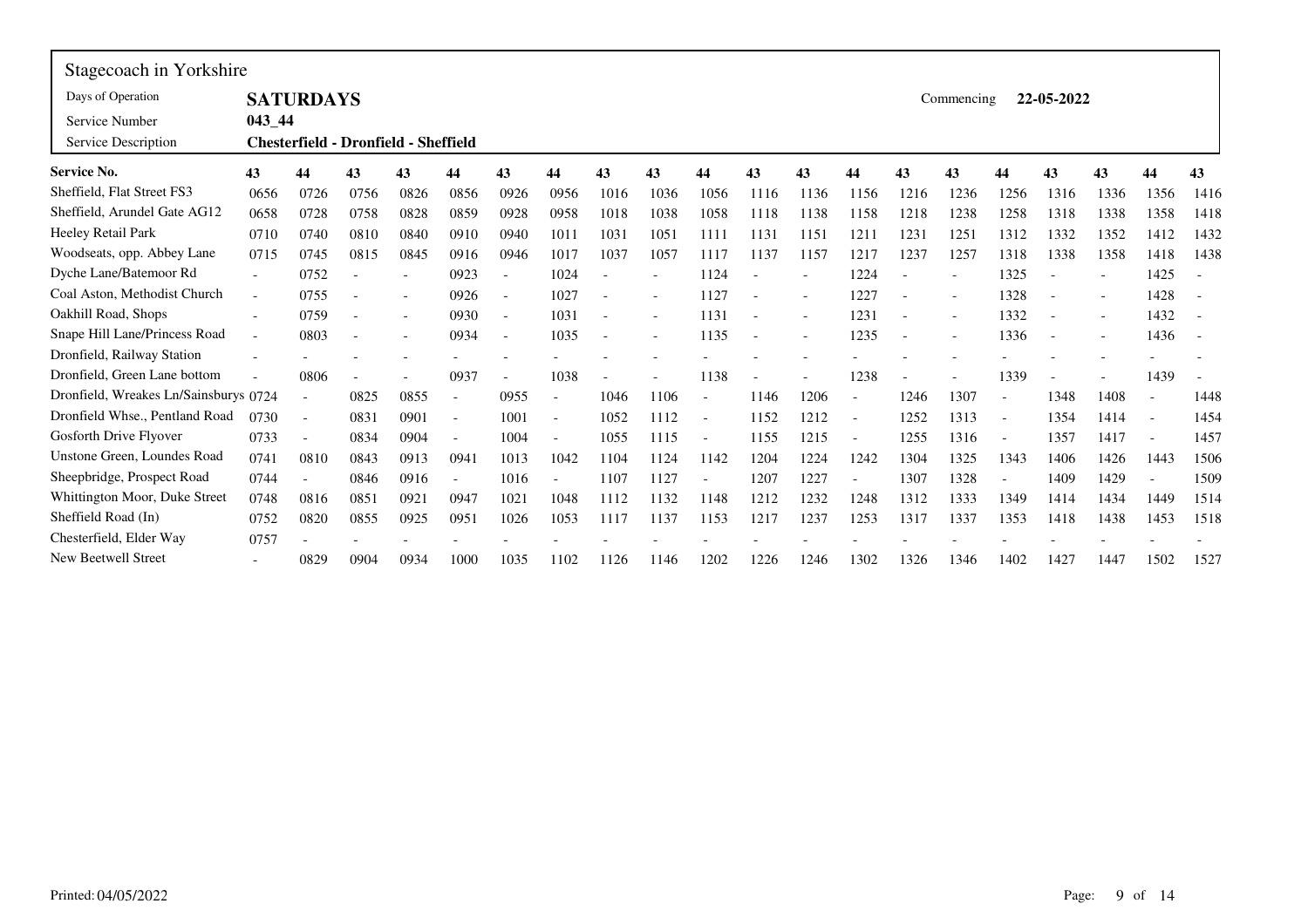| Stagecoach in Yorkshire               |                          |                          |                                             |                          |                          |                          |                          |                          |                   |                          |      |      |                          |                          |            |                          |                          |                          |
|---------------------------------------|--------------------------|--------------------------|---------------------------------------------|--------------------------|--------------------------|--------------------------|--------------------------|--------------------------|-------------------|--------------------------|------|------|--------------------------|--------------------------|------------|--------------------------|--------------------------|--------------------------|
| Days of Operation                     |                          | <b>SATURDAYS</b>         |                                             |                          |                          |                          |                          |                          |                   |                          |      |      |                          |                          | Commencing |                          | 22-05-2022               |                          |
| Service Number                        | $043 - 44$               |                          |                                             |                          |                          |                          |                          |                          |                   |                          |      |      |                          |                          |            |                          |                          |                          |
| Service Description                   |                          |                          | <b>Chesterfield - Dronfield - Sheffield</b> |                          |                          |                          |                          |                          |                   |                          |      |      |                          |                          |            |                          |                          |                          |
| <b>Service No.</b>                    | 43                       | 44                       | 43                                          | 43                       | 44                       | 43                       | 44                       | 43                       | 43                | 44                       | 43   | 43   | 43                       | 44                       | 43         | 43                       | 44                       | 43                       |
| Sheffield, Flat Street FS3            | 1436                     | 1456                     | 1516                                        | 1536                     | 1556                     | 1623                     | 1649                     | 1709                     | 1745              | 1805                     | 1825 | 1910 | 2000                     | 2025                     | 2055       | 2155                     | 2225                     | 2305                     |
| Sheffield, Arundel Gate AG12          | 1438                     | 1458                     | 1518                                        | 1538                     | 1558                     | 1625                     | 1651                     | 1711                     | 1747              | 1807                     | 1827 | 1912 | 2002                     | 2027                     | 2057       | 2157                     | 2227                     | 2307                     |
| Heeley Retail Park                    | 1452                     | 1512                     | 1532                                        | 1552                     | 1612                     | 1639                     | 1706                     | 1725                     | 1801              | 1820                     | 1840 | 1925 | 2015                     | 2040                     | 2110       | 2210                     | 2240                     | 2318                     |
| Woodseats, opp. Abbey Lane            | 1458                     | 1518                     | 1538                                        | 1558                     | 1618                     | 1645                     | 1712                     | 1731                     | 1807              | 1826                     | 1846 | 1931 | 2021                     | 2046                     | 2116       | 2216                     | 2246                     | 2323                     |
| Dyche Lane/Batemoor Rd                | $\overline{\phantom{0}}$ | 1525                     |                                             | $\overline{\phantom{a}}$ | 1625                     | $\overline{\phantom{a}}$ | 1719                     |                          |                   | 1833                     |      |      | $\overline{\phantom{a}}$ | 2050                     |            | $\overline{\phantom{a}}$ | 2250                     | $\overline{\phantom{a}}$ |
| Coal Aston, Methodist Church          | $\overline{\phantom{a}}$ | 1528                     |                                             | $\overline{\phantom{a}}$ | 1628                     | $\overline{\phantom{a}}$ | 1722                     | $\overline{\phantom{a}}$ | $\qquad \qquad -$ | 1836                     |      |      | $\overline{\phantom{a}}$ | 2053                     |            | $\overline{\phantom{a}}$ | 2253                     | $\overline{\phantom{a}}$ |
| Oakhill Road, Shops                   | $\overline{\phantom{a}}$ | 1532                     |                                             |                          | 1632                     | $\overline{\phantom{a}}$ | 1726                     |                          | $\overline{a}$    | 1840                     |      |      | $\overline{\phantom{a}}$ | 2056                     |            | $\overline{\phantom{a}}$ | 2256                     | $\overline{\phantom{a}}$ |
| Snape Hill Lane/Princess Road         | $\sim$                   | 1536                     |                                             |                          | 1636                     | $\overline{\phantom{a}}$ | 1730                     | $\overline{\phantom{a}}$ |                   | 1843                     |      |      |                          | 2100                     |            | $\overline{\phantom{a}}$ | 2300                     | $\overline{\phantom{a}}$ |
| Dronfield, Railway Station            |                          |                          |                                             |                          |                          |                          |                          |                          |                   |                          |      |      |                          | 2102                     |            |                          | 2302                     | $\overline{\phantom{a}}$ |
| Dronfield, Green Lane bottom          |                          | 1539                     |                                             |                          | 1639                     | $\overline{\phantom{a}}$ | 1733                     | $\overline{a}$           |                   | 1846                     |      |      |                          |                          |            |                          |                          |                          |
| Dronfield, Wreakes Ln/Sainsburys 1508 |                          |                          | 1548                                        | 1608                     | $\overline{\phantom{a}}$ | 1655                     |                          | 1741                     | 1816              | $\overline{\phantom{a}}$ | 1855 | 1939 | 2029                     | $\overline{a}$           | 2124       | 2224                     | $\overline{\phantom{a}}$ | 2331                     |
| Dronfield Whse., Pentland Road        | 1514                     | $\overline{\phantom{a}}$ | 1554                                        | 1614                     | $\overline{\phantom{a}}$ | 1701                     | $\overline{\phantom{a}}$ | 1747                     | 1822              | $\overline{\phantom{a}}$ | 1901 | 1944 | 2034                     | $\overline{\phantom{a}}$ | 2129       | 2229                     | $\overline{\phantom{a}}$ | 2336                     |
| Gosforth Drive Flyover                | 1517                     |                          | 1557                                        | 1617                     | $\overline{a}$           | 1704                     | $\blacksquare$           | 1750                     | 1825              | $\overline{\phantom{a}}$ | 1904 | 1947 | 2037                     | $\overline{\phantom{a}}$ | 2132       | 2232                     | $\overline{\phantom{a}}$ | 2339                     |
| Unstone Green, Loundes Road           | 1526                     | 1543                     | 1606                                        | 1626                     | 1643                     | 1712                     | 1737                     | 1758                     | 1833              | 1850                     | 1912 | 1955 | 2045                     | $\overline{\phantom{a}}$ | 2140       | 2240                     | $\blacksquare$           | 2347                     |
| Sheepbridge, Prospect Road            | 1529                     |                          | 1609                                        | 1629                     | $\overline{\phantom{a}}$ | 1715                     |                          | 1801                     | 1836              |                          | 1915 | 1958 | 2048                     | $\overline{\phantom{a}}$ | 2143       | 2243                     | $\overline{\phantom{a}}$ | 2350                     |
| Whittington Moor, Duke Street         | 1534                     | 1549                     | 1614                                        | 1634                     | 1649                     | 1720                     | 1743                     | 1806                     | 1841              | 1856                     | 1919 | 2002 | 2052                     | $\overline{\phantom{a}}$ | 2147       | 2247                     | $\overline{\phantom{a}}$ | 2354                     |
| Sheffield Road (In)                   | 1538                     | 1553                     | 1618                                        | 1638                     | 1653                     | 1724                     | 1747                     | 1810                     | 1845              | 1900                     | 1923 | 2006 | 2056                     | $\blacksquare$           | 2151       | 2251                     | $\blacksquare$           | 2358                     |
| Chesterfield, Elder Way               |                          |                          |                                             |                          |                          |                          | 1752                     | 1814                     | 1849              | 1904                     | 1927 | 2010 | 2100                     | $\overline{\phantom{a}}$ | 2155       | 2255                     | $\overline{\phantom{a}}$ | 0001                     |
| <b>New Beetwell Street</b>            | 1547                     | 1602                     | 1627                                        | 1647                     | 1702                     | 1733                     |                          |                          |                   |                          |      |      |                          |                          |            |                          |                          |                          |

F

<sup>v</sup> \*via Dronfield Bypass\*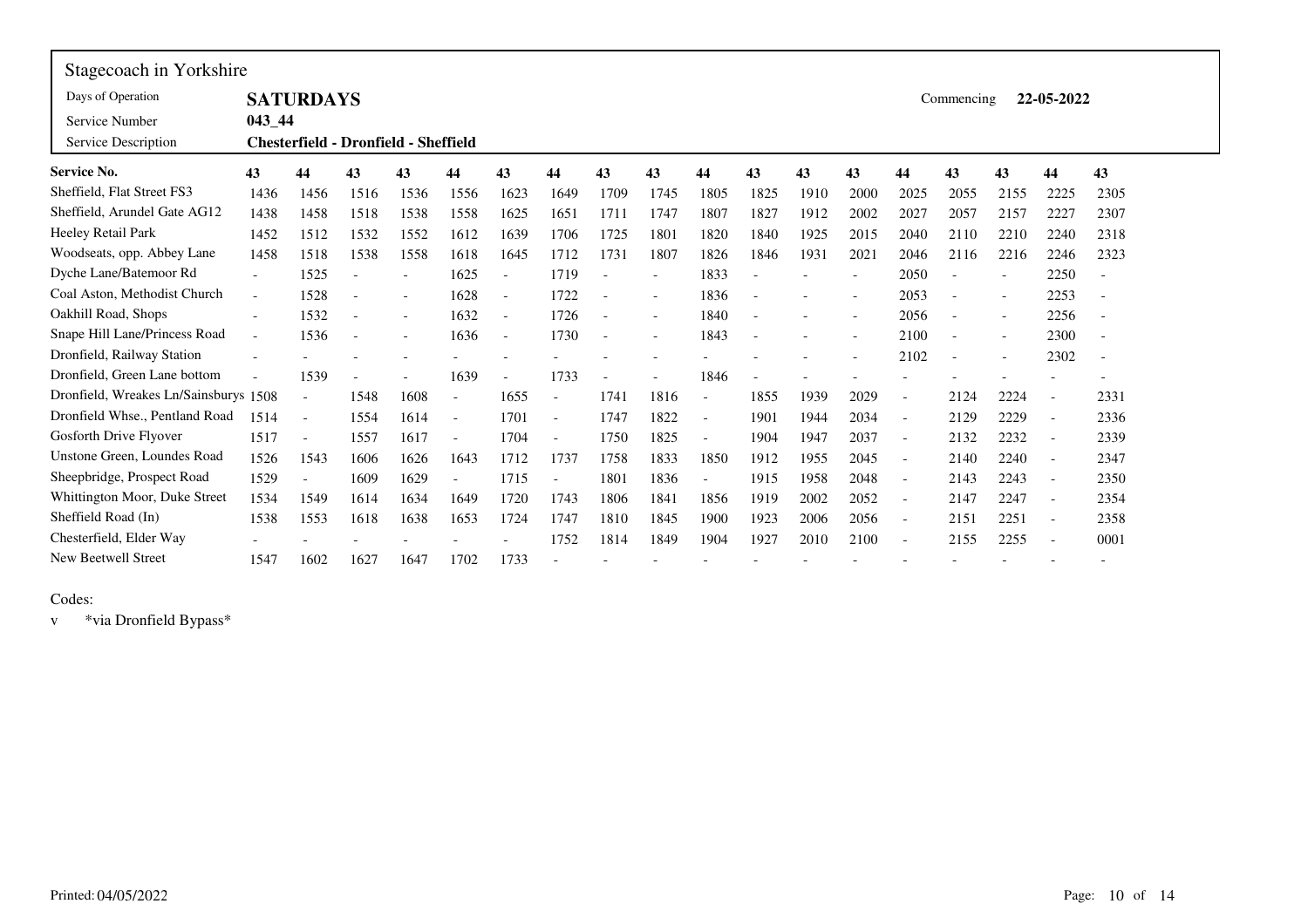| Stagecoach in Yorkshire               |            |                          |                                      |                          |                          |                          |                          |                          |                          |                          |                          |                          |                          |                          |                          |                          |                          |      |                          |      |
|---------------------------------------|------------|--------------------------|--------------------------------------|--------------------------|--------------------------|--------------------------|--------------------------|--------------------------|--------------------------|--------------------------|--------------------------|--------------------------|--------------------------|--------------------------|--------------------------|--------------------------|--------------------------|------|--------------------------|------|
| Days of Operation                     |            | <b>SUNDAYS</b>           |                                      |                          |                          |                          |                          |                          |                          |                          |                          |                          |                          |                          | Commencing               |                          | 22-05-2022               |      |                          |      |
| Service Number                        | $043 - 44$ |                          |                                      |                          |                          |                          |                          |                          |                          |                          |                          |                          |                          |                          |                          |                          |                          |      |                          |      |
| Service Description                   |            |                          | Chesterfield - Dronfield - Sheffield |                          |                          |                          |                          |                          |                          |                          |                          |                          |                          |                          |                          |                          |                          |      |                          |      |
| <b>Service No.</b>                    | 43         | 43                       | 43                                   | 44                       | 43                       | 44                       | 43                       | 44                       | 43                       | 44                       | 43                       | 44                       | 43                       | 44                       | 43                       | 44                       | 43                       | 44   | 43                       | 44   |
| Cavendish Street, T2                  | 0742       | $\overline{\phantom{a}}$ | 0842                                 | $\overline{\phantom{a}}$ | 0942                     | $\overline{\phantom{a}}$ | 1042                     | $\overline{\phantom{a}}$ | 1142                     | $\overline{\phantom{a}}$ | 1242                     | $\overline{\phantom{a}}$ | 1342                     | $\overline{\phantom{a}}$ | 1442                     |                          | 1542                     |      | 1642                     |      |
| Sheffield Road (Out)                  | 0745       | $\overline{a}$           | 0845                                 | $\overline{a}$           | 0945                     |                          | 1045                     | $\overline{a}$           | 1145                     |                          | 1245                     | $\overline{\phantom{a}}$ | 1345                     | $\blacksquare$           | 1445                     |                          | 1545                     |      | 1645                     |      |
| Whittington Moor, Red Lion            | 0750       | $\overline{a}$           | 0850                                 | $\overline{\phantom{a}}$ | 0950                     |                          | 1050                     | $\blacksquare$           | 1150                     |                          | 1250                     | $\overline{\phantom{a}}$ | 1350                     | $\blacksquare$           | 1450                     |                          | 1550                     |      | 1650                     |      |
| Sheepbridge, Prospect Road            | 0753       | $\overline{\phantom{a}}$ | 0853                                 | $\overline{\phantom{a}}$ | 0953                     |                          | 1053                     | $\overline{\phantom{a}}$ | 1153                     |                          | 1253                     | $\overline{\phantom{a}}$ | 1353                     |                          | 1453                     |                          | 1553                     |      | 1653                     |      |
| Unstone Green, Loundes Road           | 0757       | $\overline{\phantom{a}}$ | 0857                                 | $\overline{\phantom{a}}$ | 0957                     | $\overline{\phantom{a}}$ | 1057                     | $\overline{\phantom{a}}$ | 1157                     | $\overline{\phantom{a}}$ | 1257                     | $\overline{\phantom{a}}$ | 1357                     | $\blacksquare$           | 1457                     | $\overline{\phantom{a}}$ | 1557                     |      | 1657                     |      |
| Gosforth Drive Flyover                | 0806       | $\blacksquare$           | 0906                                 | $\overline{\phantom{0}}$ | 1006                     |                          | 1106                     | $\overline{\phantom{a}}$ | 1206                     | $\overline{\phantom{a}}$ | 1306                     | $\overline{\phantom{a}}$ | 1406                     | $\overline{\phantom{a}}$ | 1506                     |                          | 1606                     |      | 1705                     |      |
| Dronfield, Pentland Rd                | 0809       | $\blacksquare$           | 0909                                 | $\overline{\phantom{a}}$ | 1010                     |                          | 1110                     | $\overline{\phantom{a}}$ | 1210                     | $\overline{\phantom{a}}$ | 1310                     | $\overline{\phantom{a}}$ | 1410                     | $\sim$                   | 1509                     |                          | 1609                     |      | 1708                     |      |
| Dronfield, Wreakes Ln/Sainsburys 0814 |            | $\sim$                   | 0914                                 | $\overline{\phantom{a}}$ | 1015                     | $\overline{\phantom{a}}$ | 1115                     | $\overline{a}$           | 1215                     | $\overline{\phantom{a}}$ | 1315                     | $\overline{\phantom{a}}$ | 1415                     | $\overline{\phantom{a}}$ | 1514                     | $\overline{\phantom{a}}$ | 1614                     | ٠    | 1713                     |      |
| Low Edges, Chesterfield Rd Sth        |            | 0903                     | $\overline{\phantom{a}}$             |                          |                          |                          |                          |                          |                          |                          |                          |                          |                          |                          |                          |                          |                          |      |                          |      |
| <b>Dronfield Railway Station</b>      |            |                          |                                      | 0933                     |                          | 1033                     | $\overline{\phantom{a}}$ | 1133                     |                          | 1233                     | $\overline{\phantom{a}}$ | 1333                     | $\overline{\phantom{a}}$ | 1433                     | $\overline{\phantom{a}}$ | 1533                     | $\overline{\phantom{a}}$ | 1633 | $\overline{\phantom{a}}$ | 1743 |
| Snape Hill Lane/Princess Road         |            |                          |                                      | 0935                     |                          | 1035                     | $\blacksquare$           | 1135                     |                          | 1235                     |                          | 1335                     | $\overline{\phantom{a}}$ | 1435                     | $\overline{\phantom{a}}$ | 1535                     |                          | 1635 |                          | 1745 |
| Oakhill Road, Shops                   |            |                          |                                      | 0939                     | $\overline{\phantom{a}}$ | 1039                     | $\overline{\phantom{a}}$ | 1139                     |                          | 1239                     |                          | 1339                     | $\overline{\phantom{a}}$ | 1439                     | $\sim$                   | 1539                     | $\blacksquare$           | 1639 | $\overline{\phantom{a}}$ | 1749 |
| Coal Aston, Wilson Road               |            |                          |                                      | 0943                     | $\overline{\phantom{a}}$ | 1043                     | $\overline{\phantom{a}}$ | 1143                     | $\overline{\phantom{a}}$ | 1243                     |                          | 1343                     | $\overline{\phantom{a}}$ | 1443                     | $\overline{\phantom{a}}$ | 1543                     | $\overline{\phantom{a}}$ | 1643 | $\overline{\phantom{a}}$ | 1753 |
| Dyche Lane/Batemoor Rd                |            |                          | ۰                                    | 0946                     | $\overline{\phantom{a}}$ | 1046                     | $\blacksquare$           | 1146                     |                          | 1246                     |                          | 1346                     | $\overline{\phantom{a}}$ | 1446                     | $\overline{\phantom{a}}$ | 1546                     | $\blacksquare$           | 1646 |                          | 1756 |
| Woodseats, Library                    | 0823       | 0908                     | 0923                                 | 0953                     | 1024                     | 1053                     | 1124                     | 1153                     | 1225                     | 1253                     | 1326                     | 1353                     | 1426                     | 1453                     | 1524                     | 1553                     | 1624                     | 1653 | 1723                     | 1803 |
| Heeley Retail Park                    | 0828       | 0913                     | 0928                                 | 0958                     | 1029                     | 1059                     | 1130                     | 1159                     | 1231                     | 1259                     | 1332                     | 1359                     | 1432                     | 1458                     | 1529                     | 1558                     | 1629                     | 1658 | 1728                     | 1808 |
| Sheffield, Flat Street FS3            | 0839       | 0924                     | 0939                                 | 1009                     | 1041                     | 1111                     | 1142                     | 1211                     | 1243                     | 1311                     | 1344                     | 1411                     | 1444                     | 1510                     | 1541                     | 1610                     | 1641                     | 1710 | 1739                     | 1819 |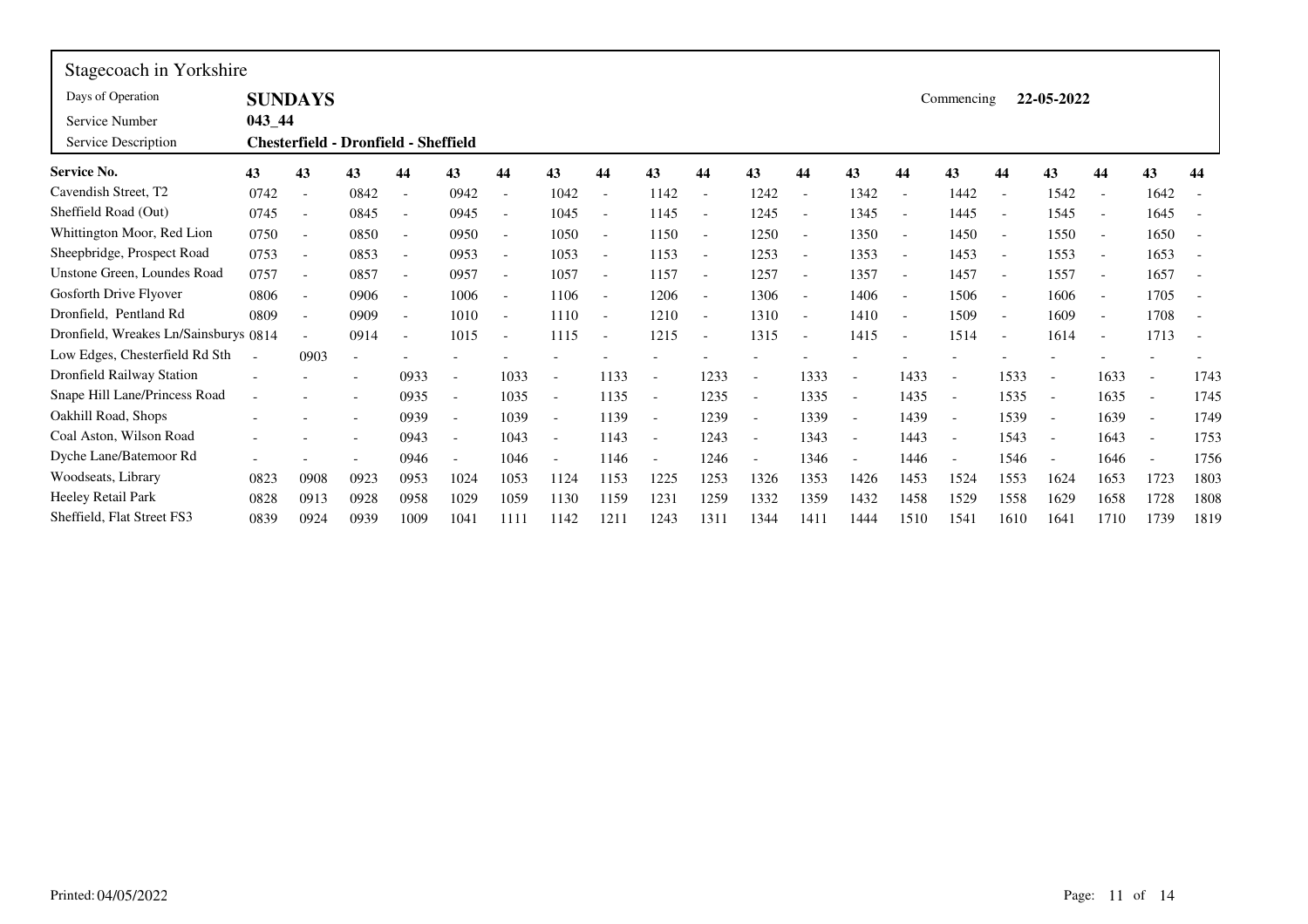| Stagecoach in Yorkshire               |            |                                      |                          |                          |                          |                          |
|---------------------------------------|------------|--------------------------------------|--------------------------|--------------------------|--------------------------|--------------------------|
| Days of Operation                     |            | <b>SUNDAYS</b>                       |                          |                          |                          |                          |
| Service Number                        | $043 - 44$ |                                      |                          |                          |                          |                          |
| Service Description                   |            | Chesterfield - Dronfield - Sheffield |                          |                          |                          |                          |
| <b>Service No.</b>                    | 43         | 43                                   | 44                       | 43                       | 44                       | 43                       |
| Cavendish Street, T2                  | 1742       | 1843                                 | $\overline{\phantom{a}}$ | 2000                     | $\overline{\phantom{a}}$ | 2135                     |
| Sheffield Road (Out)                  | 1745       | 1846                                 | $\overline{\phantom{a}}$ | 2003                     |                          | 2138                     |
| Whittington Moor, Red Lion            | 1750       | 1850                                 | $\overline{\phantom{a}}$ | 2007                     | $\overline{\phantom{a}}$ | 2142                     |
| Sheepbridge, Prospect Road            | 1753       | 1853                                 | $\overline{\phantom{a}}$ | 2010                     | $\sim$                   | 2145                     |
| Unstone Green, Loundes Road           | 1757       | 1857                                 | $\overline{\phantom{a}}$ | 2014                     | $\sim$                   | 2149                     |
| Gosforth Drive Flyover                | 1805       | 1905                                 | $\overline{\phantom{a}}$ | 2022                     | $\overline{\phantom{a}}$ | 2157                     |
| Dronfield, Pentland Rd                | 1808       | 1908                                 | $\overline{\phantom{a}}$ | 2025                     | $\overline{\phantom{a}}$ | 2200                     |
| Dronfield, Wreakes Ln/Sainsburys 1813 |            | 1913                                 | $\overline{\phantom{a}}$ | 2030                     |                          | 2205                     |
| Low Edges, Chesterfield Rd Sth        |            |                                      |                          |                          |                          |                          |
| Dronfield Railway Station             |            | $\overline{\phantom{a}}$             | 1942                     | $\overline{\phantom{a}}$ | 2142                     | $\overline{\phantom{a}}$ |
| Snape Hill Lane/Princess Road         | $\sim$     | $\sim$                               | 1944                     | $\overline{\phantom{a}}$ | 2144                     | $\overline{\phantom{a}}$ |
| Oakhill Road, Shops                   |            | $\overline{\phantom{a}}$             | 1948                     | $\overline{\phantom{a}}$ | 2148                     | $\overline{\phantom{a}}$ |
| Coal Aston, Wilson Road               |            | $\overline{\phantom{a}}$             | 1952                     | $\overline{\phantom{a}}$ | 2152                     | $\overline{\phantom{a}}$ |
| Dyche Lane/Batemoor Rd                |            | $\overline{\phantom{a}}$             | 1955                     | $\overline{\phantom{a}}$ | 2155                     |                          |
| Woodseats, Library                    | 1822       | 1922                                 | 2002                     | 2039                     | 2202                     | 2214                     |
| Heeley Retail Park                    | 1827       | 1927                                 | 2007                     | 2044                     | 2207                     | 2219                     |
| Sheffield, Flat Street FS3            | 1838       | 1938                                 | 2018                     | 2055                     | 2218                     | 2230                     |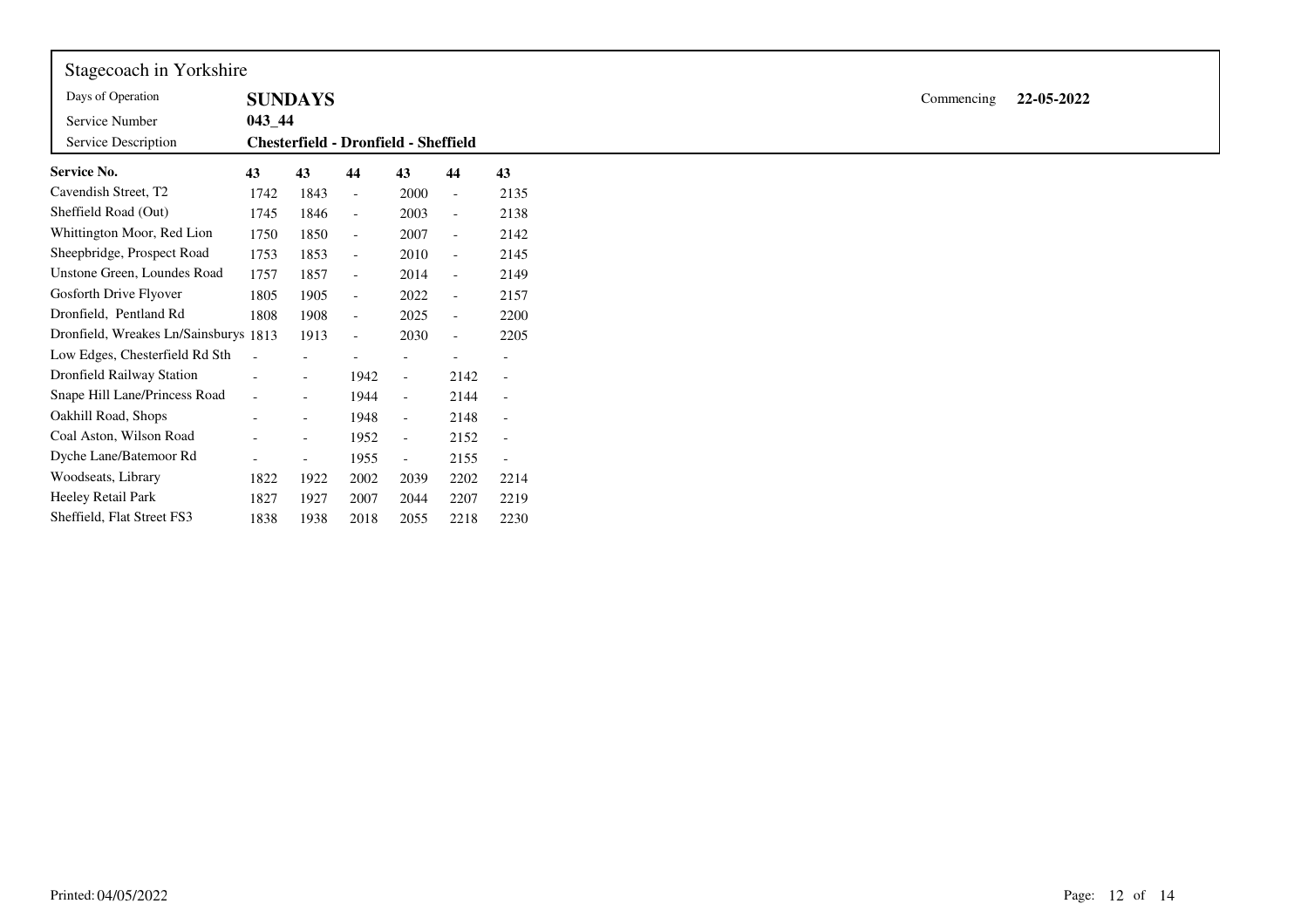| Stagecoach in Yorkshire               |                                            |                          |                          |                                             |                          |                          |                          |                          |       |                          |                          |       |                          |                          |                          |                          |                          |      |                          |                          |
|---------------------------------------|--------------------------------------------|--------------------------|--------------------------|---------------------------------------------|--------------------------|--------------------------|--------------------------|--------------------------|-------|--------------------------|--------------------------|-------|--------------------------|--------------------------|--------------------------|--------------------------|--------------------------|------|--------------------------|--------------------------|
| Days of Operation                     | <b>SUNDAYS</b><br>22-05-2022<br>Commencing |                          |                          |                                             |                          |                          |                          |                          |       |                          |                          |       |                          |                          |                          |                          |                          |      |                          |                          |
| Service Number                        | $043 - 44$                                 |                          |                          |                                             |                          |                          |                          |                          |       |                          |                          |       |                          |                          |                          |                          |                          |      |                          |                          |
| Service Description                   |                                            |                          |                          | <b>Chesterfield - Dronfield - Sheffield</b> |                          |                          |                          |                          |       |                          |                          |       |                          |                          |                          |                          |                          |      |                          |                          |
| <b>Service No.</b>                    | 43                                         | 44                       | 43                       | 44                                          | 43                       | 44                       | 43                       | 44                       |       | 43                       | 44                       |       | 43                       | 44                       | 43                       | 44                       | 43                       | 43   | 44                       | 43                       |
| Sheffield, Flat Street FS3            | 0846                                       | 0946                     | 1016                     | 1046                                        | 1116                     | 1148                     | 1216                     | 1250                     | then  | 16                       | 50                       | Until | 1516                     | 1550                     | 1616                     | 1650                     | 1716                     | 1755 | 1825                     | 1855                     |
| Sheffield, Arundel Gate AG12          | 0848                                       | 0948                     | 1018                     | 1048                                        | 1118                     | 1150                     | 1218                     | 1252                     | at    | 18                       | 52                       |       | 1518                     | 1552                     | 1618                     | 1652                     | 1718                     | 1757 | 1827                     | 1857                     |
| Heeley Retail Park                    | 0900                                       | 1000                     | 1030                     | 1100                                        | 1130                     | 1202                     | 1231                     | 1305                     | these | 31                       | 05                       |       | 1531                     | 1605                     | 1631                     | 1705                     | 1731                     | 1809 | 1839                     | 1909                     |
| Woodseats, opp. Abbey Lane            | 0906                                       | 1006                     | 1036                     | 1106                                        | 1136                     | 1208                     | 1237                     | 1311                     | times | 37                       | 11                       |       | 1537                     | 1611                     | 1637                     | 1711                     | 1737                     | 1814 | 1844                     | 1914                     |
| Dyche Lane/Batemoor Rd                | $\overline{\phantom{0}}$                   | 1014                     | $\overline{\phantom{a}}$ | 1114                                        | $\overline{\phantom{a}}$ | 1216                     | $\overline{\phantom{a}}$ | 1319                     | each  | $\overline{\phantom{0}}$ | 19                       |       | $\overline{\phantom{a}}$ | 1619                     | $\sim$                   | 1719                     |                          |      | 1851                     | $\overline{\phantom{a}}$ |
| Coal Aston, Methodist Church          | $\blacksquare$                             | 1017                     | $\overline{\phantom{a}}$ | 1117                                        | $\overline{\phantom{a}}$ | 1219                     | $\overline{\phantom{a}}$ | 1322                     | hour  | $\overline{\phantom{a}}$ | 22                       |       | $\overline{\phantom{0}}$ | 1622                     | $\overline{\phantom{a}}$ | 1722                     |                          |      | 1854                     |                          |
| Oakhill Road, Shops                   | $\overline{\phantom{a}}$                   | 1021                     | $\overline{\phantom{a}}$ | 1121                                        | $\blacksquare$           | 1223                     | $\blacksquare$           | 1326                     |       | $\overline{\phantom{a}}$ | 26                       |       | $\overline{\phantom{a}}$ | 1626                     | $\overline{\phantom{a}}$ | 1726                     |                          |      | 1858                     |                          |
| Snape Hill Lane/Princess Road         | $\overline{\phantom{0}}$                   | 1024                     | $\overline{\phantom{a}}$ | 1124                                        | $\overline{\phantom{a}}$ | 1226                     | $\blacksquare$           | 1329                     |       | $\overline{\phantom{a}}$ | 29                       |       | $\overline{\phantom{0}}$ | 1629                     | $\overline{\phantom{a}}$ | 1729                     | $\overline{\phantom{a}}$ |      | 1901                     | $\overline{\phantom{a}}$ |
| Dronfield, Railway Station            |                                            | 1026                     | $\overline{\phantom{a}}$ | 1126                                        |                          | 1228                     | $\blacksquare$           | 1331                     |       |                          | 31                       |       |                          | 1631                     |                          | 1731                     |                          |      | 1903                     |                          |
| Dronfield, Wreakes Ln/Sainsburys 0916 |                                            | $\overline{\phantom{a}}$ | 1045                     |                                             | 1145                     |                          | 1247                     |                          |       | 47                       |                          |       | 1547                     | $\overline{\phantom{a}}$ | 1646                     |                          | 1746                     | 1823 | $\overline{\phantom{a}}$ | 1923                     |
| Dronfield Whse., Pentland Road        | 0921                                       | $\overline{a}$           | 1051                     | $\overline{\phantom{a}}$                    | 1151                     | $\overline{\phantom{a}}$ | 1252                     |                          |       | 52                       | $\overline{\phantom{a}}$ |       | 1552                     | $\sim$                   | 1651                     | $\overline{\phantom{0}}$ | 1751                     | 1828 | $\bar{a}$                | 1928                     |
| Gosforth Drive Flyover                | 0924                                       | $\overline{a}$           | 1054                     | $\overline{\phantom{a}}$                    | 1154                     |                          | 1255                     |                          |       | 55                       | $\overline{\phantom{a}}$ |       | 1555                     | $\overline{\phantom{a}}$ | 1654                     |                          | 1754                     | 1831 | $\overline{\phantom{a}}$ | 1931                     |
| Unstone Green, Loundes Road           | 0932                                       | $\overline{\phantom{a}}$ | 1102                     | $\overline{\phantom{a}}$                    | 1202                     |                          | 1303                     | $\overline{\phantom{a}}$ |       | 03                       |                          |       | 1603                     | $\overline{\phantom{a}}$ | 1702                     |                          | 1802                     | 1839 | $\overline{\phantom{a}}$ | 1939                     |
| Sheepbridge, Prospect Road            | 0935                                       | $\overline{\phantom{a}}$ | 1105                     |                                             | 1205                     |                          | 1306                     | $\overline{\phantom{a}}$ |       | 06                       |                          |       | 1606                     | $\overline{\phantom{a}}$ | 1705                     |                          | 1805                     | 1842 | $\overline{\phantom{a}}$ | 1942                     |
| Whittington Moor, Duke Street         | 0939                                       | $\overline{\phantom{a}}$ | 1109                     | $\overline{\phantom{a}}$                    | 1209                     |                          | 1310                     |                          |       | 10                       |                          |       | 1610                     | $\blacksquare$           | 1709                     |                          | 1809                     | 1846 | $\blacksquare$           | 1946                     |
| Sheffield Road (In)                   | 0943                                       | $\overline{a}$           | 1113                     | $\overline{\phantom{a}}$                    | 1213                     | $\overline{\phantom{a}}$ | 1314                     |                          |       | 14                       | $\overline{\phantom{a}}$ |       | 1614                     | $\blacksquare$           | 1713                     |                          | 1813                     | 1850 | $\blacksquare$           | 1950                     |
| Chesterfield, Elder Way               | 0947                                       | $\overline{\phantom{a}}$ | 1117                     |                                             | 1217                     |                          | 1318                     |                          |       | 18                       |                          |       | 1618                     |                          | 1717                     |                          | 1817                     | 1854 |                          | 1954                     |